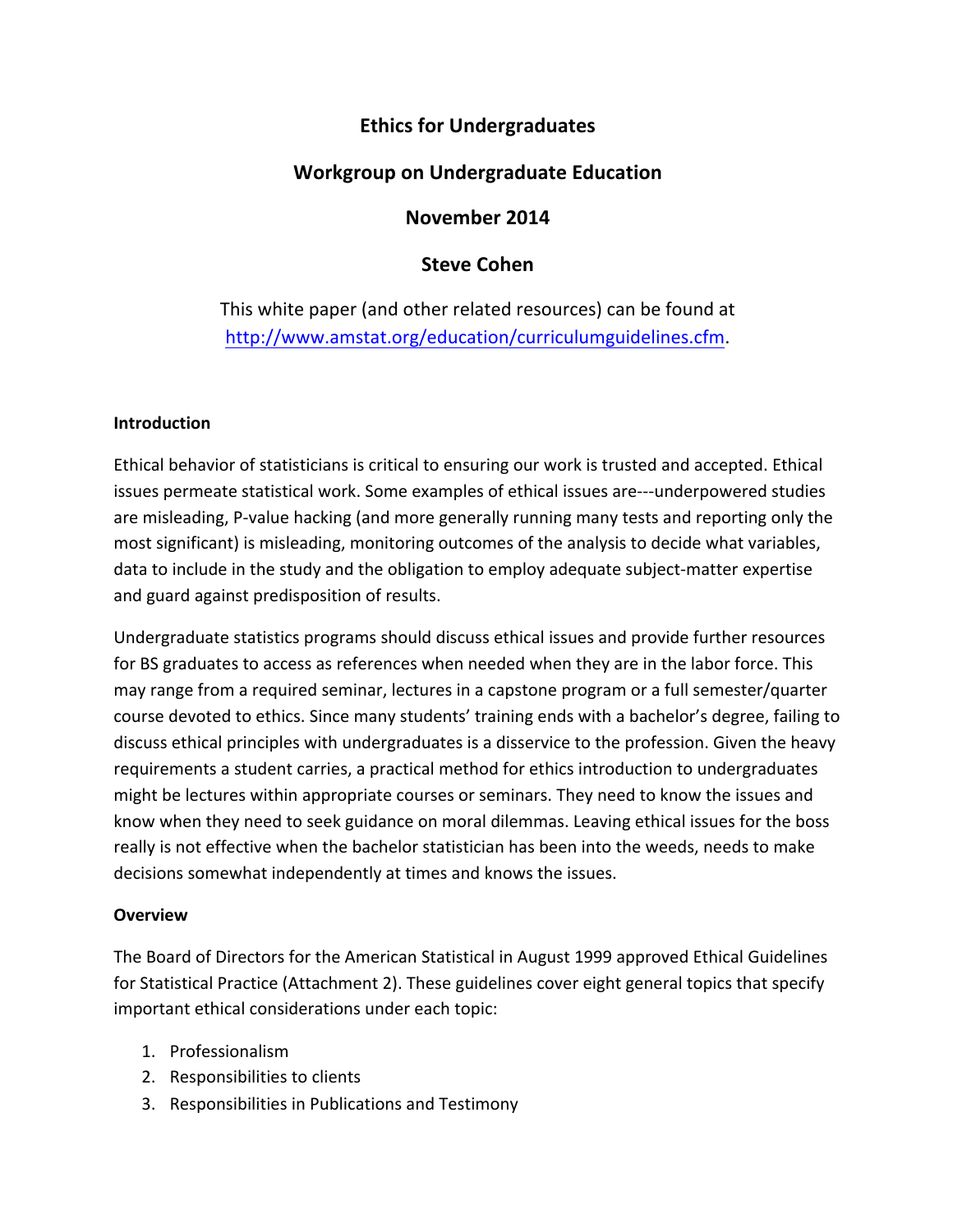- 4. Responsibilities to Research subjects
- 5. Responsibilities to Research Team colleagues
- 6. Responsibilities to statistical Practitioners
- 7. Responsibilities regarding allegations of misconduct
- 8. Responsibilities of employers.

### (See WWW.amstat.org/committes/ethics/index.html for more specifics)

Most statisticians' work involves following good ethical practices either directly or indirectly. For example, decisions involving types of tests performed on the data, variables actually collected and used for the analysis should be appropriate so as to not lead to erroneous analysis. Validity of the assumptions in the analysis, the appropriateness of the population studied, the representativeness of the data for the population studied should be appropriate for the goal of the research. Adding appropriate caveats to the results is critical so as not to mislead the reader. Intentionally misleading the reader about the conclusions drawn are a few examples of ethical issues that statisticians must be mindful about as they do their work.

Ethical issues that concern statisticians such as designing experiments involving human or animal subjects to handling confidential data sets are well documented. Statisticians involved with experiments involving human subjects or animal experiments know there are rigorous institutional reviews for efficacy due to ethical dilemmas associated with these studies. For clinical trials involving human subjects there can be intense scrutiny by institutional review boards (IRB) for privacy concerns, even for seemingly innocuous survey instruments. The Department of Health and Human Services' Office of Human Subjects Research website has extensive information on this type of research. When handling data involving human subjects, statisticians must follow ethical standards when deciding on appropriate statistical techniques to use and report on data. The statistician must ensure people's privacy is protected in presenting findings, particularly in today's world with the wealth of information on the Internet. Undergraduates should end up with recognition of when they need to consult experts on these ethical dilemmas or know when to do follow up research when confronted with these issues.

### **Good Ethical Practices**

Each of the eight ASA ethical topic areas involve from five to a dozen responsibilities that should be followed. Some examples of ethical responsibilities include:

- remain current in dynamically evolving statistical methodologies,
- guard against predisposition of the results that might predetermine the analytical result,
- ensure adequate subject matter expertise is applied and planned for the study,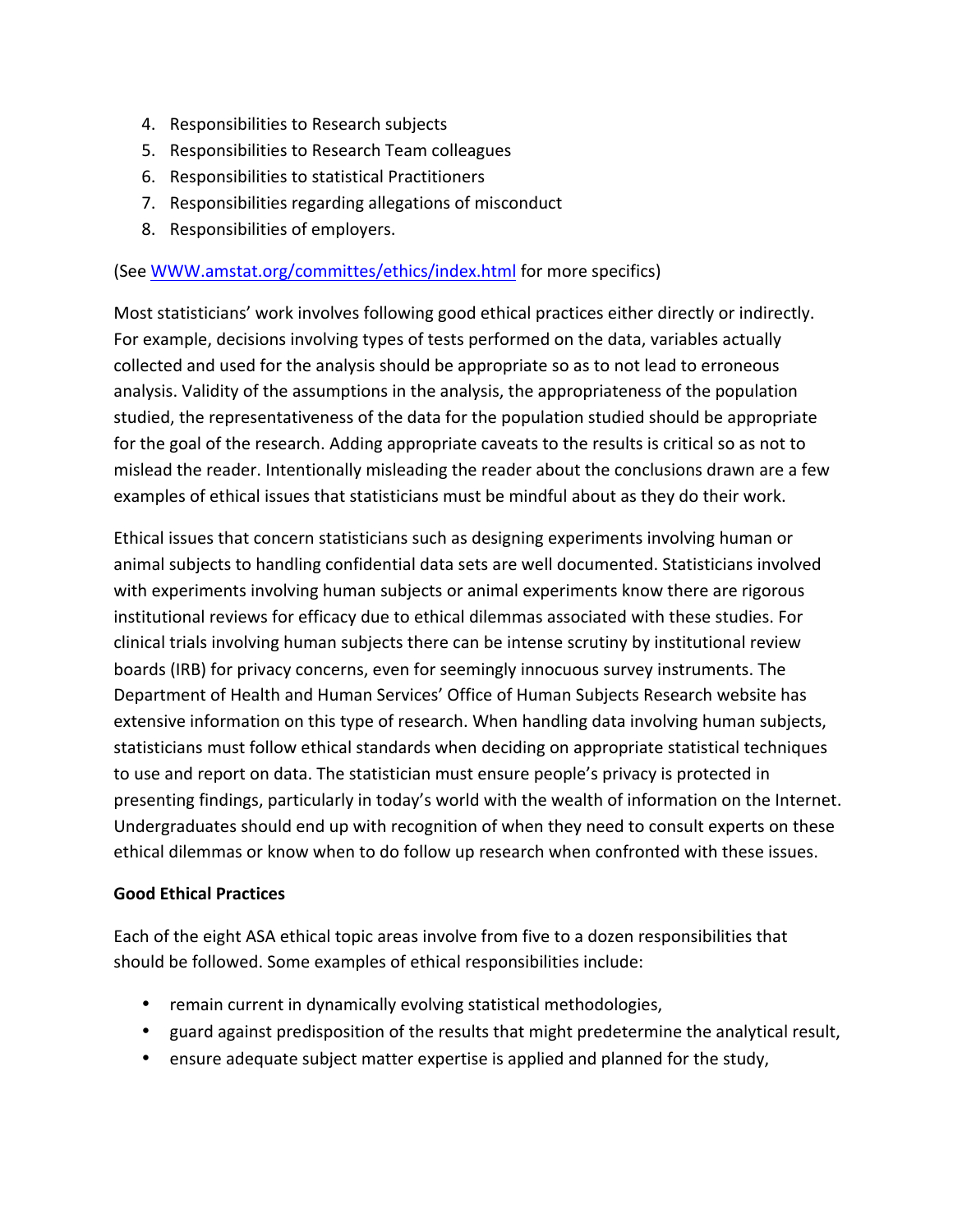- don't imply protection of privacy and confidentiality from legal processes of discovery unless explicitly authorized to do so,
- provide only expert testimony you would be willing to have peer reviewed.

These 5 examples of ethical principles are important for bachelor statisticians to be exposed to as well as graduate students and senior seasoned statisticians. As bachelor graduates enter the labor force and get into the weeds of the analysis they are best positioned to protect against misuse and misinterpretation of data. For example, if a statistician who does analysis asks himself/herself if the analysis can withstand peer review at each stage, the work will be credible. Guarding against predisposition of the results ensures that statisticians are not saying what the boss or client desires but what the data actually says. Privacy and confidentiality concerns can be very subtle. It is probably unrealistic for undergraduates to gain significant insight into privacy but not unrealistic for them to be sensitized to the issues and know when they need to seek expert assistance.

Today's data world presents many more opportunities for data to be analyzed and potential new ethical dilemmas. People need to be assured that data in today's big data environment are used responsibly and ethically. This implies that analysis of data protects each person's privacy if they are included in the dataset, and acknowledges that analysis and conclusions involves honest judgments that must be clearly.

Jessica Utts in her text: Seeing through Statistics; 3<sup>rd</sup> edition has an excellent chapter on ethics in statistical studies (chapter 26) with many insightful examples of how a researcher can unintentionally go wrong. In addition to ethics involving human studies, the chapter describes principles that Federal statistical agencies follow in conducting surveys, gives examples where not following good principles can result in misleading results, discusses how an experimenter can inadvertently introduce personal bias into studies/analysis, and fair reporting of results including caveats so that a reader can properly interpret the researcher's conclusions,

### **Ethics in Research**

Some organizations require researchers to take ethics training and follow ethical practices in their studies. For example, St Olaf College (http://wp.stolaf.edu/irb/training) requires training for researchers, both faculty and students. Federal agencies such as the National Science Foundation require its grantees to follow ethical principles. Instilling these ideas in statistics programs is a worthwhile objective as statisticians will be held to this standard.

### **Teaching Options**

The concern in an undergraduate statistics program is the amount of depth one can give students given the demand for technical courses in statistical theory and applications and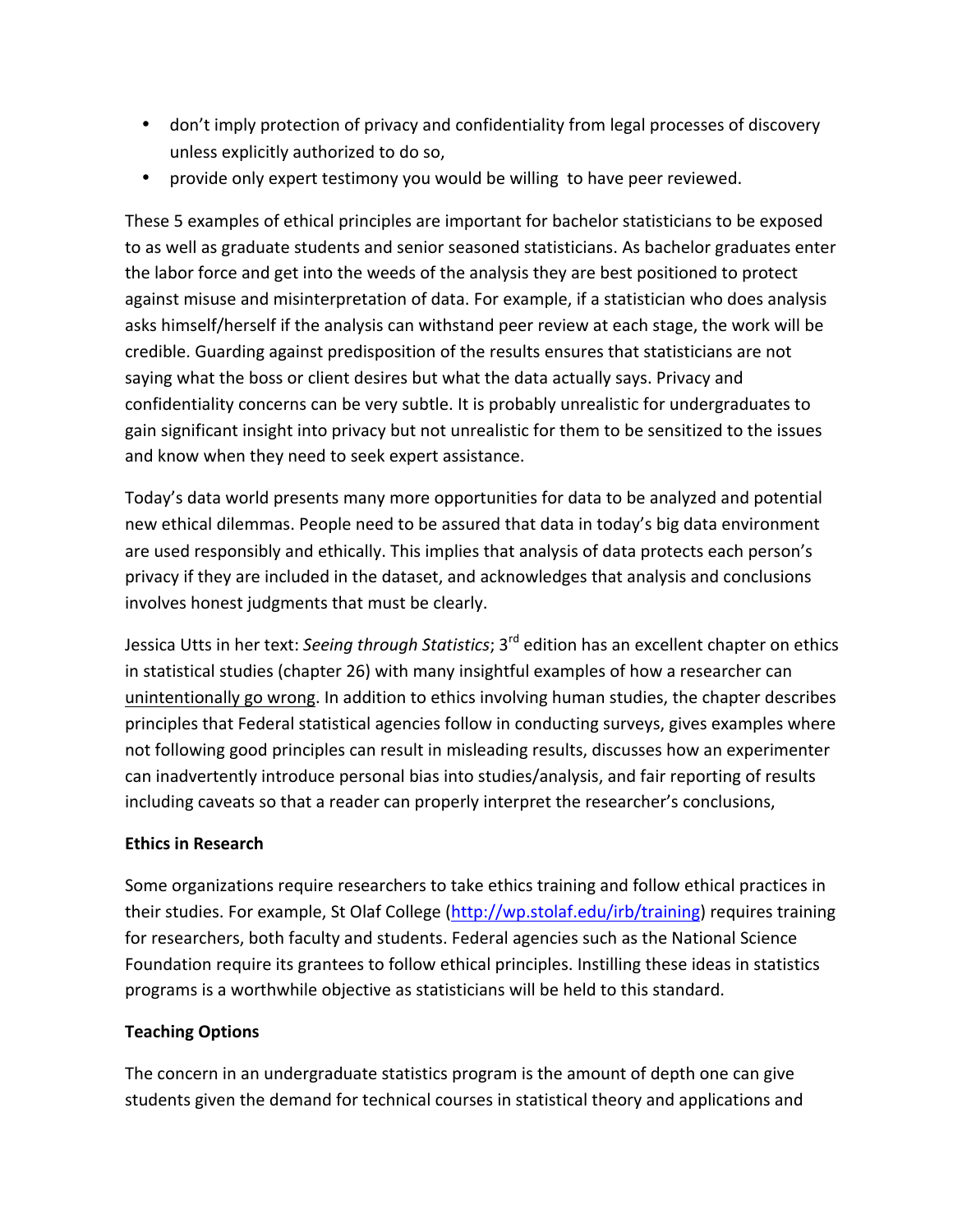other university requirements. However, ignoring ethics is not responsible. Ethics should be woven into an undergraduate curriculum in some consistent fashion.

Tractenburg and Fitzgerald (20130 propose a matrix of the eight ASA ethical areas crossed by six learnable, improvable knowledge, skills and abilities (KSAs) of ethical reasoning which ideally could be used to develop a one semester or quarter course on ethics for PStat (attachment 1). Some of these KSAs involving ethics could be addressed in a capstone, data analysis programs, case studies or internship program at some level as appropriate. Cases studies can be an excellent way to weave in ethical considerations. If consistently reinforced in these courses and programs, teaching ethics will not be burdensome, and consistent reinforcement will remind students of its relevancy to our profession.

Material that should be referenced and/or covered can be in an ethics program in statistics can be derived from:

- ASA ethical guideline for statisticians (attachment 2)
- ISI ethical guideline for statisticians (attachment 3)
- Common rule---Code of Federal Regulations Title 45 Part 46 (current version issued in 2009 currently being revised)
- Institutional Review Boards.

Teaching ethics should include a discussion on ethical issues on data handling, analytics and reporting results. For analytics:

- Formulate the question, don't just consider the significance level
- Look at the data using graphs, etc.
- Consider the environment of the data collection
- Analyze the data using appropriate techniques
- Draw conclusions based supported by the data and analysis independent of your perceived ideas or desired results
- After drawing conclusions, look at the data again and reevaluate conclusions.

For reporting:

- Clearly state the assumptions and caveats a reader should know about
- State conclusions within reason
- Don't confuse causation with association
- Fully report statistical significance, e.g. when multiple tests are performed, reporting only the most significant results is misleading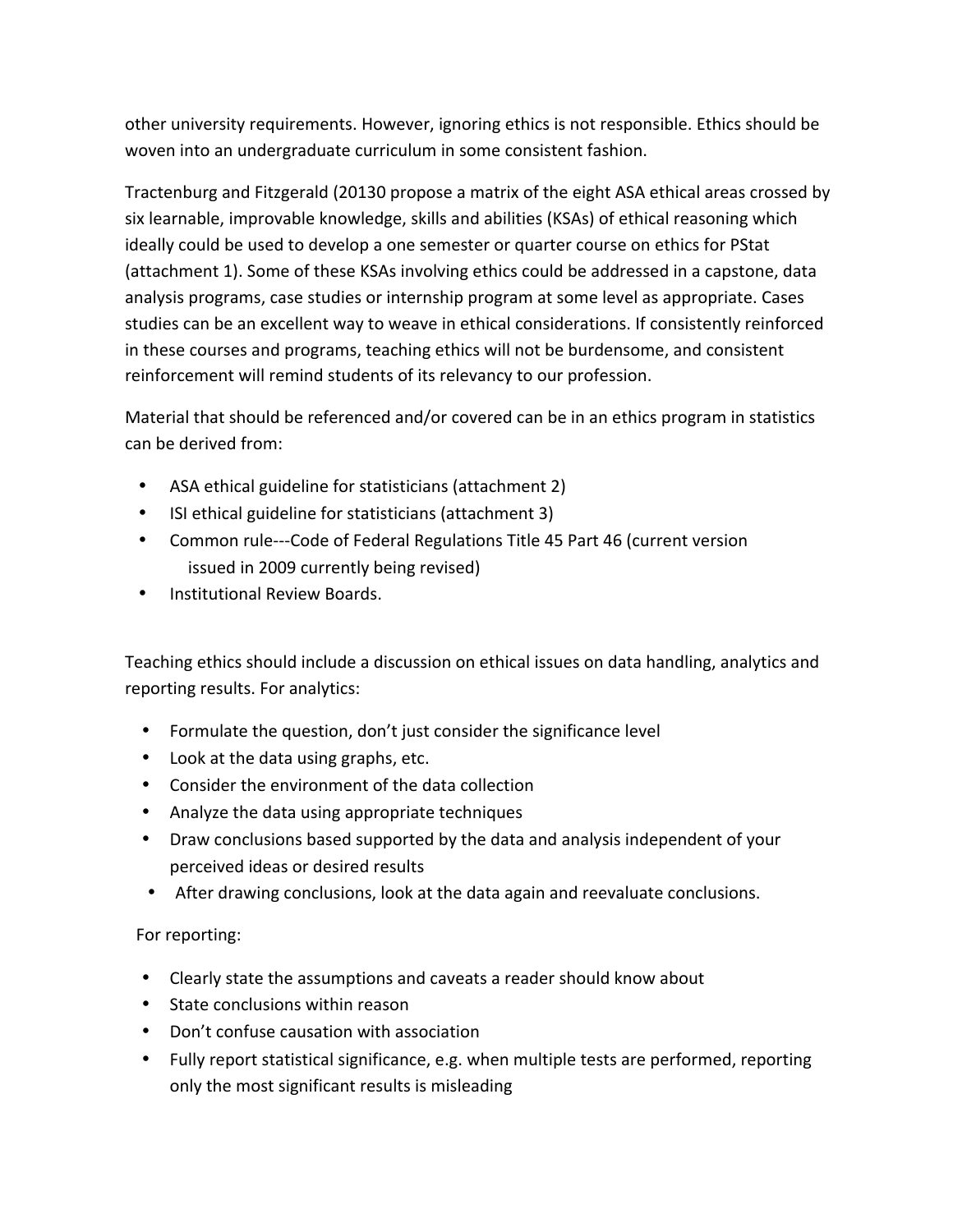- Report practical significance
- Report any unresolved problems and possible consequences

Remember: "The problem isn't that another sample may give a different answer, but that another statistician working with the same sample may give a different answer."

Where a program wants to offer a more in depth program for ethics, a potential one-semester course could be developed from a course outline proposed by Rochelle Tractenburg and Kevin Fitzgerald at JSM 2014:

- Orientation meeting: introduction to the knowledge and skills case study approach for ethical decision making, and portfolio assessment.
- Discuss the utility of prerequisite knowledge and how/whether augmenting this with formal ethical reasoning can serve as a basis for adequate reasoning and case study discussions. Is it ever OK not to use the highest possible levels of competence, judgment, and diligence in the design and execution of an analysis?
- Definitions of unprofessional conduct, research misconduct, and policies for handling misconduct in the workplace.
- Discuss ethical and moral dilemmas in confidentiality and privacy, and the interface between confidentiality and intellectual property.
- Identify and articulate obligations to protect fundamental human rights and respect diversity in cultures.
- Describe decision-making frameworks and their applications in cases involving the design of ethical clinical or animal research, participant recruitment, and the concept of "informed" consent.
- Identify and evaluate alternative actions with respect to current developments in animal research/models such as using data previously collected or finding an alternative to traditional animal testing.
- Discuss responsibilities to funders, clients & employers: identifying and avoiding conflicts of interest - personal, professional, and financial.
- Discuss the use and interpretation of data analysis; responsibilities for making and justifying decisions with due consideration of the employer or funder and funding structure in data management, sharing, and ownership.
- Whether or not quantitative work will be published or shared, what are our responsibilities to our professional community?
- Discussion of the decision making processes every data scientist engages in, whether in research or applied settings; and sole and team science contexts.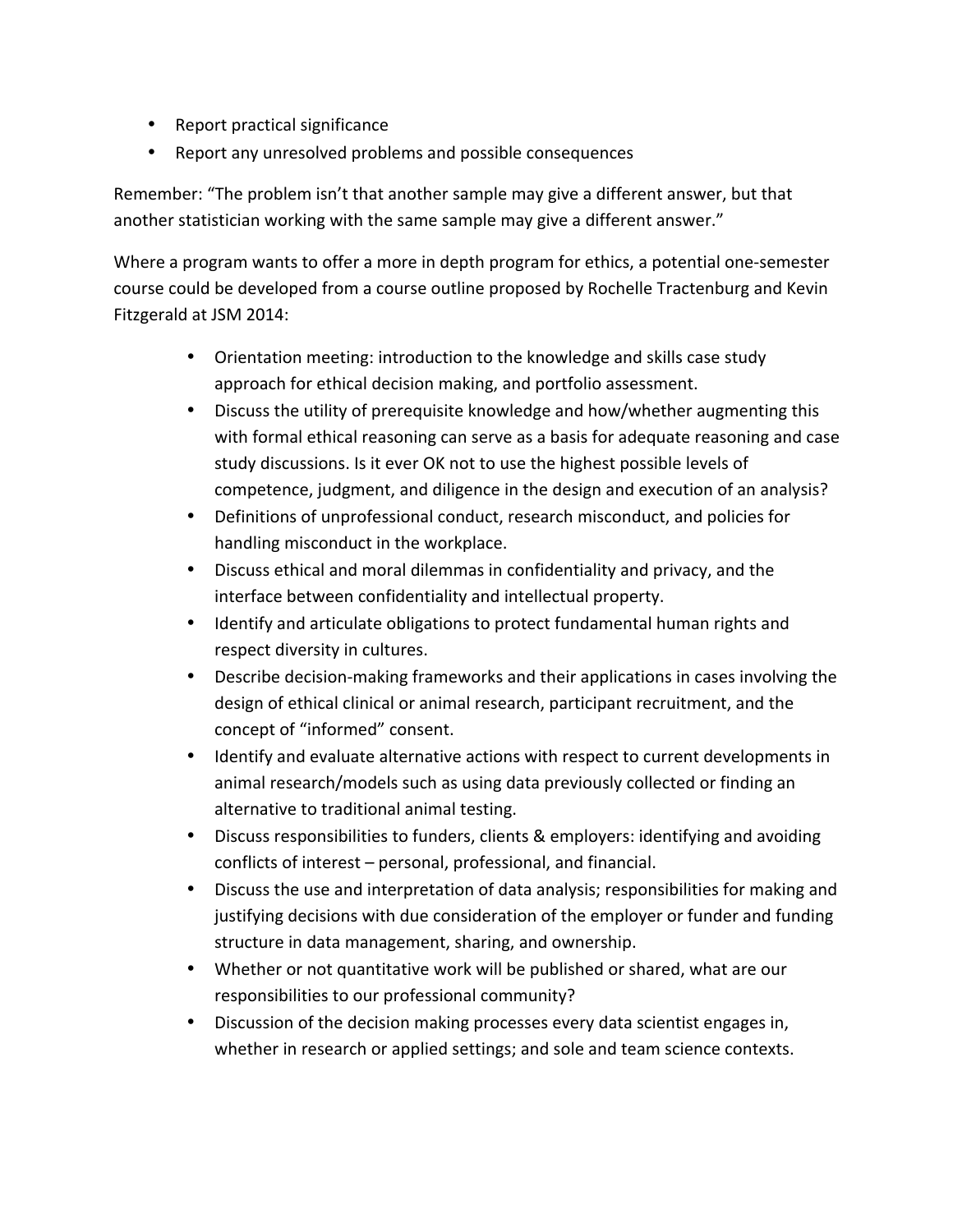• Reflecting on the quantitative scientist as a responsible member of society, and larger impacts of decisions made by the quantitative scientist throughout design and execution of analyses and simulations, and reporting of results.

See Rochelle Tractenburg and Kevin Fitzgerald August 2014 for more details.

Combining topics and covering them in less depth could result in a shorter course; topics can also be incorporated in other courses. For example, institutions that perform animal or human subject research have well established protocols while ethics on analytical studies are not usually addressed well if at all.

### **References and Acknowledgements**:

Jessica Utts; Seeing through Statistics, 3<sup>rd</sup> edition; Chapter 26

Tractenberg, RE, *Ethical Reasoning for Quantitative Scientists: A Mastery Rubric for Developmental Trajectories, Professional Identity, and Portfolios that Document Both*, Proceedings of the 2013 Joint Statistical Meetings, Montreal, Quebec, Canada.

Tractenberg, RE & FitzGerald KT. (2014, August): *Responsibility in the conduct of Quantitative Sciences: Preparing future practitioners and certifying professionals: Joint Statistical Meetings,* Boston, MA. (Abstract # 313307), forthcoming in Proceedings of the 2014 Joint Statistical Meetings, Boston, MA.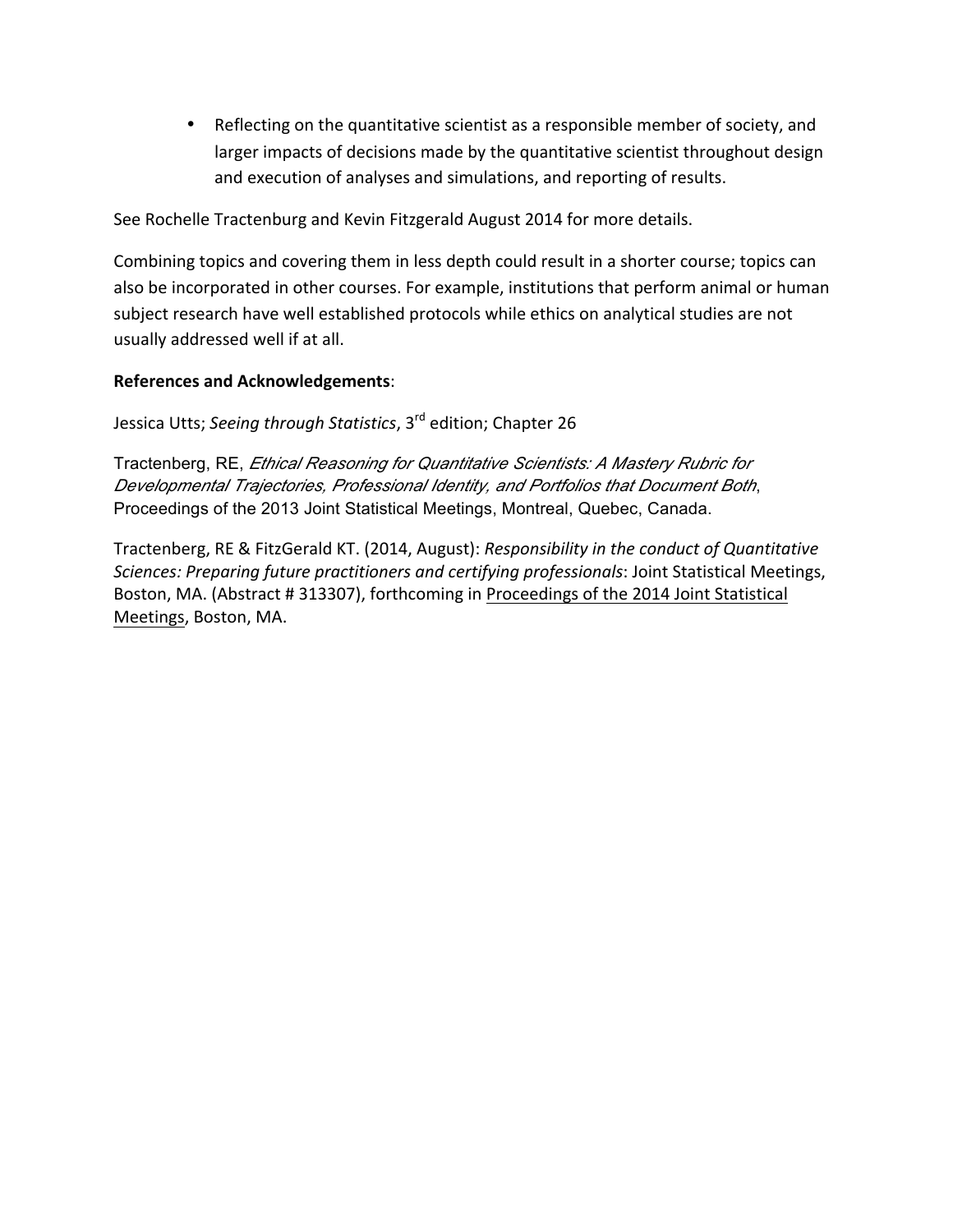### **Attachment 1**

The Novice performance of ethical reasoning KSAs, expected to be achieved after a semester or quarter long course on ethical reasoning (compliant with NSF/NIH/DOD requirements) that also introduces the eight ASA Ethical Guideline Topical Areas.

Table 1. Eight ASA ethical professional areas (rows) crossed with six *learnable, improvable KSAs of ethical reasoning*

From: http://www.amstat.org/committees/ethics/index.html after Tractenberg & FitzGerald (2012, Table 1); Table 1 reproduced with permission from Tractenberg RE (2013). Ethical Reasoning for Quantitative Scientists: A Mastery Rubric for Developmental Trajectories, Professional Identity, and Portfolios that Document Both. Proceedings of the 2013 Joint Statistical Meetings, Montreal, Quebec, Canada.

|                                                       | Knowledge, skills and abilities (KSAs) of Ethical Reasoning                                                |                                                                                                                                                                                                                                                                                                  |                                                                                                                                                                                                                       |                                                                                                                                                                                                                         |                                                                                                                                                                                                 |  |  |
|-------------------------------------------------------|------------------------------------------------------------------------------------------------------------|--------------------------------------------------------------------------------------------------------------------------------------------------------------------------------------------------------------------------------------------------------------------------------------------------|-----------------------------------------------------------------------------------------------------------------------------------------------------------------------------------------------------------------------|-------------------------------------------------------------------------------------------------------------------------------------------------------------------------------------------------------------------------|-------------------------------------------------------------------------------------------------------------------------------------------------------------------------------------------------|--|--|
| <b>Ethical Reasoning</b><br><b>KSAS:</b>              | Prerequisite<br>knowledge:<br>Instruction on NIH<br>domain and its<br>relevance to the ASA<br>ethical area | Recognize a Moral issue:<br>what are the implicit and<br>explicit options I am<br>considering when I choose<br>to act any given way?<br>What are my<br>responsibilities?                                                                                                                         | Identify decision-<br>making frameworks:<br>Focus on<br>Stewardship, virtue<br>ethics, "accepted<br>practice", and<br>utilitarianism<br>frameworks.                                                                   | Identify and evaluate<br>alternative actions:<br>My actions must<br>support both my<br>profession and the<br>scientific domain under<br>study.                                                                          | Make & justify<br>decision:<br>Articulating how a<br>why my actions<br>represent my<br>professionalism a<br>my competence.                                                                      |  |  |
| <b>ASA Ethical</b><br><b>Guideline Areas:</b>         |                                                                                                            |                                                                                                                                                                                                                                                                                                  |                                                                                                                                                                                                                       |                                                                                                                                                                                                                         |                                                                                                                                                                                                 |  |  |
| Professionalism<br>competence,<br>judgment, diligence | peer review                                                                                                | What are my<br>responsibilities with<br>respect to peer review of<br>my work, or reviewing<br>others' work?<br>Should I submit my work to<br>peer review? Should I<br>provide a peer review?<br>Can I justify not exercising<br>every bit of my<br>competence and judgment<br>in my peer review? | How is "peer review"<br>treated under each<br>of these<br>frameworks? Do the<br>frameworks treat<br>transparency,<br>informativeness,<br>precision,<br>accuracy, and<br>groundedness<br>differently as<br>objectives? | Considering my time<br>and effort as<br>resources, and<br>optimizing<br>transparency,<br>informativeness,<br>precision, accuracy,<br>and<br>groundednes), what<br>do my choices (moral<br>issues) necessarily<br>imply? | Is there a mechar<br>by which I can jus<br>my decisions abo<br>peer review? If nc<br>what other justific<br>can I come up wit<br>so, by what autho<br>does that justifica<br>apply to my situat |  |  |
| <b>Responsibilities to</b>                            | data acquisition and<br>laboratory tools;                                                                  | Do my actions with respect                                                                                                                                                                                                                                                                       | How are my                                                                                                                                                                                                            | Considering my                                                                                                                                                                                                          | Are there formal                                                                                                                                                                                |  |  |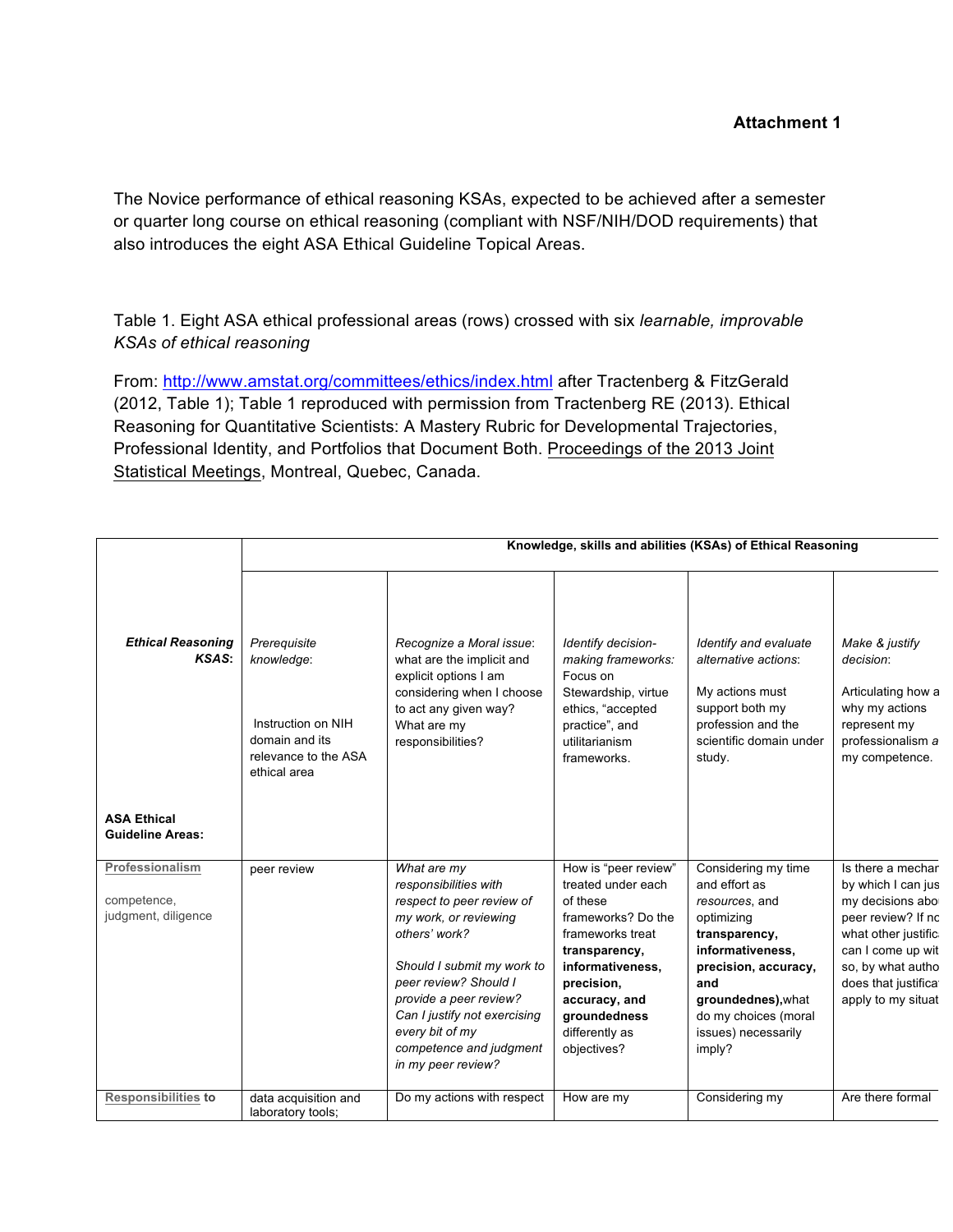| funders, clients &<br>employers<br>assuring that statistical<br>work is suitable | management, sharing<br>and ownership                                                                                                      | to data (acquisition,<br>management, sharing)<br>treat one 'client' as more<br>important than another?<br>Can I justify prioritizing<br>these responsibilities? Can<br>I rationalize choices made<br>by employers (e.g., to NOT<br>share data) and still<br>maintain professionalism<br>and suitability of my work<br>to the task at hand?                                                                                                           | responsibilities to<br>funders, clients and<br>employers with<br>respect to data<br>issues<br>(transparency,<br>informativeness,<br>precision,<br>accuracy, and<br>groundedness),<br>treated under each<br>framework? | responsibilities to<br>these entities<br>(transparency,<br>informativeness,<br>precision, accuracy,<br>and groundedness),<br>what do my choices<br>about data, its<br>management and<br>sharing necessarily<br>imply?                                                             | mechanisms by w<br>I can justify my<br>decisions about d<br>its management a<br>sharing? If not, wl<br>other justification<br>come up with? If a<br>what authority dor<br>that justification a<br>to my situation?                                                     |
|----------------------------------------------------------------------------------|-------------------------------------------------------------------------------------------------------------------------------------------|------------------------------------------------------------------------------------------------------------------------------------------------------------------------------------------------------------------------------------------------------------------------------------------------------------------------------------------------------------------------------------------------------------------------------------------------------|-----------------------------------------------------------------------------------------------------------------------------------------------------------------------------------------------------------------------|-----------------------------------------------------------------------------------------------------------------------------------------------------------------------------------------------------------------------------------------------------------------------------------|------------------------------------------------------------------------------------------------------------------------------------------------------------------------------------------------------------------------------------------------------------------------|
| Responsibilities in<br><b>Publications and</b><br><b>Testimony</b>               | responsible authorship<br>and publication                                                                                                 | Can I take full<br>responsibility for what I<br>have written, published, or<br>testified? Is the entirety of<br>my written or testified work<br>fully professional? Have I<br>done everything I can to<br>ensure that my<br>responsibilities to<br>reviewers,<br>readers/hearers, and<br>decisionmakers have been<br>met?<br>Or,<br>Are their situations I have<br>seen/can imagine where<br>these responsibilities might<br>need to be prioritized? | How is "responsible<br>authorship" treated<br>under each of these<br>frameworks? Do<br>they differ in their<br>requirements for<br>transparency,<br>informativeness,<br>precision,<br>accuracy, and<br>groundedness?  | Considering my<br>responsibilities to<br>reviewers and readers<br>(or hearers) – and<br>decisionmakers,<br>(transparency,<br>informativeness,<br>precision, accuracy,<br>and groundedness),<br>what do my choices<br>about publications<br>and/or testimony<br>necessarily imply? | Are there establis<br>mechanisms by w<br>I can justify my<br>decisions about<br>publishing or<br>testifying? If not, \<br>other justification<br>come up with? If a<br>what authority do<br>that justification a<br>to my situation?                                   |
| Responsibilities to<br><b>Research Subjects</b>                                  | policies regarding<br>human subjects, live<br>vertebrate animal<br>subjects in research,<br>and safe laboratory<br>practices              | What is my role as a<br>quantitative scientist in the<br>alignment of the research<br>with the governing<br>policies? Is the sample<br>size and proposed analytic<br>plan the correct balance of<br>risk and knowledge-value?<br>Have I prioritized power<br>over interpretability of<br>results? Does the analysis<br>plan support theory testing<br>and/or knowledge building,<br>or the NHST<br>methodology?                                      | How is/are the<br>quantitative<br>scientists' role(s)<br>with respect to<br>research subjects<br>viewed under each<br>of these<br>frameworks?                                                                         | Considering my<br>responsibilities to the<br>research participants,<br>(professional<br>competence and<br>judgment), what do my<br>choices about the<br>analyses necessarily<br>imply?                                                                                            | Is there a formal<br>mechanism by wh<br>can justify my<br>decisions about<br>sample size,<br>experimental desi<br>and/or analytic<br>method? If not, wl<br>other justification<br>come up with? If a<br>what authority dor<br>that justification a<br>to my situation? |
| Responsibilities to<br><b>Research Team</b><br>Colleagues                        | conflict of interest -<br>personal, professional,<br>and financial<br>collaborative research<br>including collaborations<br>with industry | What is a conflict of<br>interest? Do my<br>responsibilities change, or<br>are they prioritized<br>differently, when my<br>colleagues are on an<br>academic team vs. in or                                                                                                                                                                                                                                                                           | How is/are the<br>quantitative<br>scientists' role(s)<br>with respect to<br>research colleagues<br>and/or conflicts of<br>interest viewed                                                                             | Considering my<br>responsibilities to the<br>research colleagues<br>(transparency,<br>informativeness,<br>precision, accuracy,<br>and groundedness),                                                                                                                              | Is there a formal<br>mechanism by wh<br>can justify my<br>decisions about<br>conflicts of interes<br>their<br>declaration/mana                                                                                                                                         |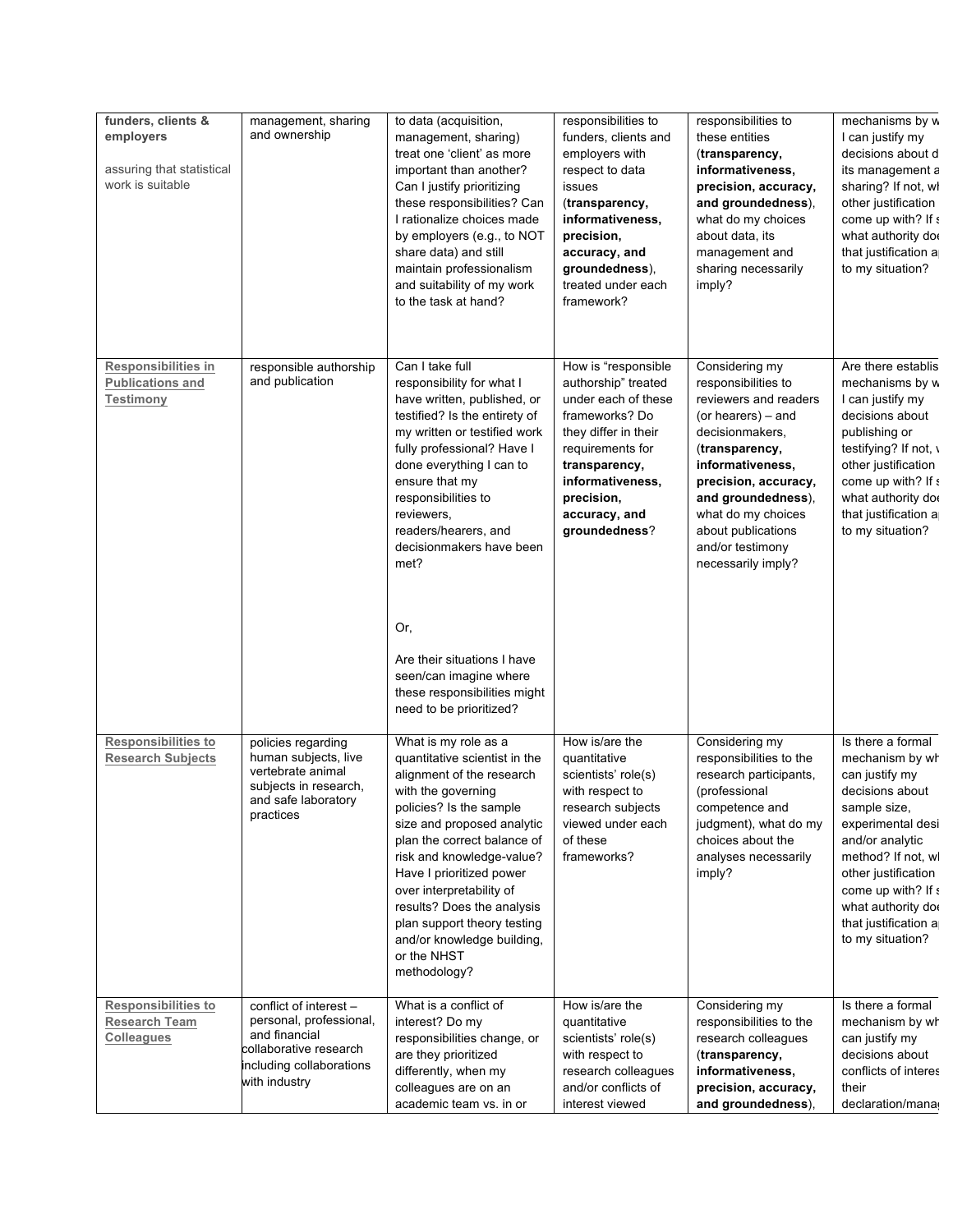|                                                                                                           |                                                                                                                                                                                                                                                                                                                                                                   | with industry? Are there<br>different elements of<br>professionalism that<br>pertain when the research<br>team colleagues are with<br>me (in academia, in<br>industry) or in another<br>domain<br>(industry/academia)? Are<br>my responsibilities to<br>government partners<br>different or prioritized<br>differently than those to<br>industry/academic<br>partners?                                                                                                                                                        | under each of these<br>frameworks? Are<br>different frameworks<br>more applicable to<br>academic, industry<br>or government<br>colleagues?                                                                                                                                                                                     | what do my choices<br>about the conflicts of<br>interest and their<br>declaration/manageme<br>nt necessarily imply?                                                                                                                                                                    | nt? If not, what otl<br>justification can I<br>up with? If so, by<br>authority does tha<br>justification apply<br>my situation?                                                                                                                                                                                                                                              |
|-----------------------------------------------------------------------------------------------------------|-------------------------------------------------------------------------------------------------------------------------------------------------------------------------------------------------------------------------------------------------------------------------------------------------------------------------------------------------------------------|-------------------------------------------------------------------------------------------------------------------------------------------------------------------------------------------------------------------------------------------------------------------------------------------------------------------------------------------------------------------------------------------------------------------------------------------------------------------------------------------------------------------------------|--------------------------------------------------------------------------------------------------------------------------------------------------------------------------------------------------------------------------------------------------------------------------------------------------------------------------------|----------------------------------------------------------------------------------------------------------------------------------------------------------------------------------------------------------------------------------------------------------------------------------------|------------------------------------------------------------------------------------------------------------------------------------------------------------------------------------------------------------------------------------------------------------------------------------------------------------------------------------------------------------------------------|
| <b>Responsibilities to</b><br><b>Other Statisticians or</b><br><b>Statistical</b><br><b>Practitioners</b> | the quantitative<br>scientist as a<br>responsible member of<br>society, contemporary<br>ethical issues in<br>scientific &/or<br>quantitative research,<br>and the environmental<br>and societal impacts of<br>quantitative sciences<br>in scientific research -<br>whether this affects<br>academic or lay<br>consumers.<br>Helping scientists be<br>responsible; | Can I take full<br>responsibility for what I<br>have written, published, or<br>taught? Is the entirety of<br>my written or spoken work<br>fully professional? Are my<br>responsibilities generally<br>primarily to reviewers,<br>readers/hearers, and<br>decisionmakers -or are<br>they more to other<br>statistical practitioners?<br>Are their situations I have<br>seen/can imagine where<br>the responsibilities might<br>need to be prioritized<br>differently for "lay" vs.<br>professional statistical<br>consumption? | How is/are the<br>quantitative<br>scientists' role(s)<br>with respect to other<br>quantitative<br>scientists treated<br>under each of these<br>frameworks? Do the<br>frameworks apply<br>differently when<br>other quantitative<br>scientists are<br>actually also<br>research<br>collaborators <or<br>vice versa&gt;?</or<br> | Considering my<br>responsibilities other<br>statistical practitioners<br>(professional<br>judgment), what do my<br>choices about<br>publications and/or<br>testimony, and how<br>these publications or<br>testimonies may be<br>viewed by the<br>public/society,<br>necessarily imply? | Are there establis<br>mechanisms by w<br>I can justify my<br>decisions about w<br>contribute to "soci<br>If not, what other<br>justification can I<br>up with? If so, by<br>authority does tha<br>justification apply<br>my situation?<br>Are the justificatio<br>different if the "so<br>is a professional<br>(quantitative or<br>scientific) one vs.<br>general (lay) one? |
| <b>Responsibilities</b><br>Regarding<br>Allegations of<br><b>Misconduct</b>                               | Definitions of research<br>misconduct and<br>policies for handling<br>misconduct                                                                                                                                                                                                                                                                                  | Do I rely on the letter of the<br>definition to identify<br>misconduct (or the spirit)?<br>Do I prioritize definitions<br>when there are different<br>bodies/regulations to<br>consider? Can I rely on<br>government agency (e.g.,<br>NSF, NIH), institutional, or<br>professional society<br>definitions with greater<br>confidence? Can I<br>marginally avoid a label or<br>charge of "misconduct"<br>and maintain my<br>professionalism?                                                                                   | How is/are the<br>quantitative<br>scientists' role(s)<br>with respect to<br>misconduct by<br>nonquantitative<br>scientist colleagues<br>treated under each<br>of these<br>frameworks? Do the<br>frameworks apply<br>differently when I or<br>my colleagues are<br>quantitative<br>scientists?                                  | Considering definitions<br>of, and policies for<br>handling, misconduct,<br>do these different<br>frameworks lead to<br>different decisions?                                                                                                                                           | Is there a formal<br>mechanism by wh<br>can justify my<br>decisions about<br>misconduct? If no<br>what other justific<br>can I come up wit<br>so, by what autho<br>does that justifica<br>apply to my situat                                                                                                                                                                 |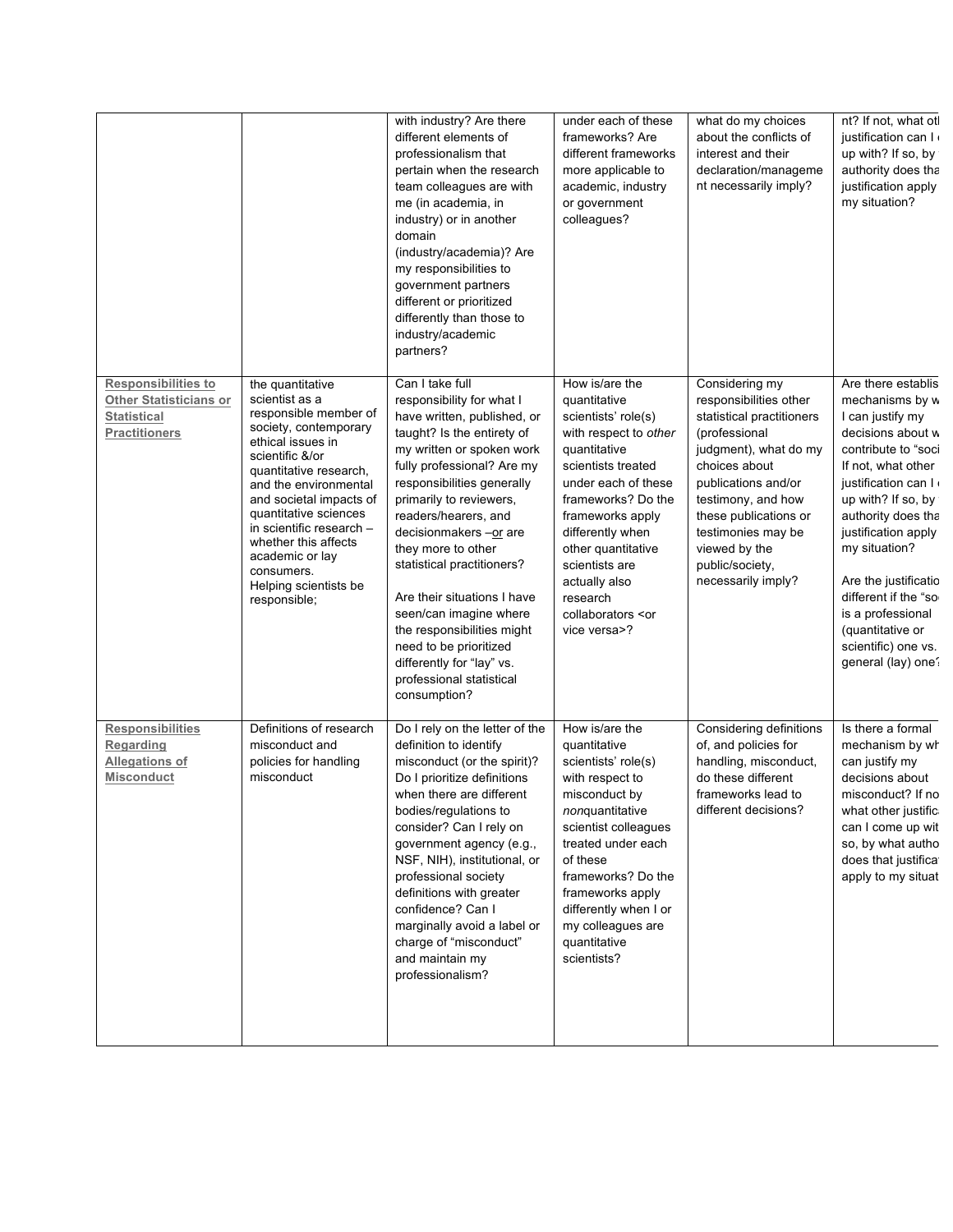| <b>Responsibilities of</b> | mentor/mentee        | If your employer (client or | How is mentorship       | Do your                  | Are there establis   |
|----------------------------|----------------------|-----------------------------|-------------------------|--------------------------|----------------------|
| Employers,                 | responsibilities and | funder) does not            | for quantitative        | responsibilities to have | mechanisms by w      |
|                            | relationships        | understand specifically     | scientists specifically | or provide mentorship    | l can justify my     |
|                            |                      | what you do/how you do it,  | treated under each      | vary throughout your     | decisions about      |
|                            |                      | does that alter or affect   | framework?              | career, across different | mentoring/seeking    |
|                            |                      | their responsibilities with |                         | contexts (academia,      | mentor? If not, wh   |
|                            |                      | respect to your mentorship  |                         | industry, government)?   | other justification  |
|                            |                      | and professional            |                         | What distinguishes the   | come up with? If a   |
|                            |                      | development? Does the       |                         | different alternatives   | what authority do    |
|                            |                      | independent quantitative    |                         | you identify? Is it      | that justification a |
|                            |                      | scientist have different    |                         | primarily the extent of  | to my situation?     |
|                            |                      | responsibilities to         |                         | the obligation or some   |                      |
|                            |                      | mentor/be mentored than     |                         | other aspect?            |                      |
|                            |                      | collaborative or            |                         |                          |                      |
|                            |                      | "supportive" quantitative   |                         |                          |                      |
|                            |                      | scientists?                 |                         |                          |                      |
|                            |                      |                             |                         |                          |                      |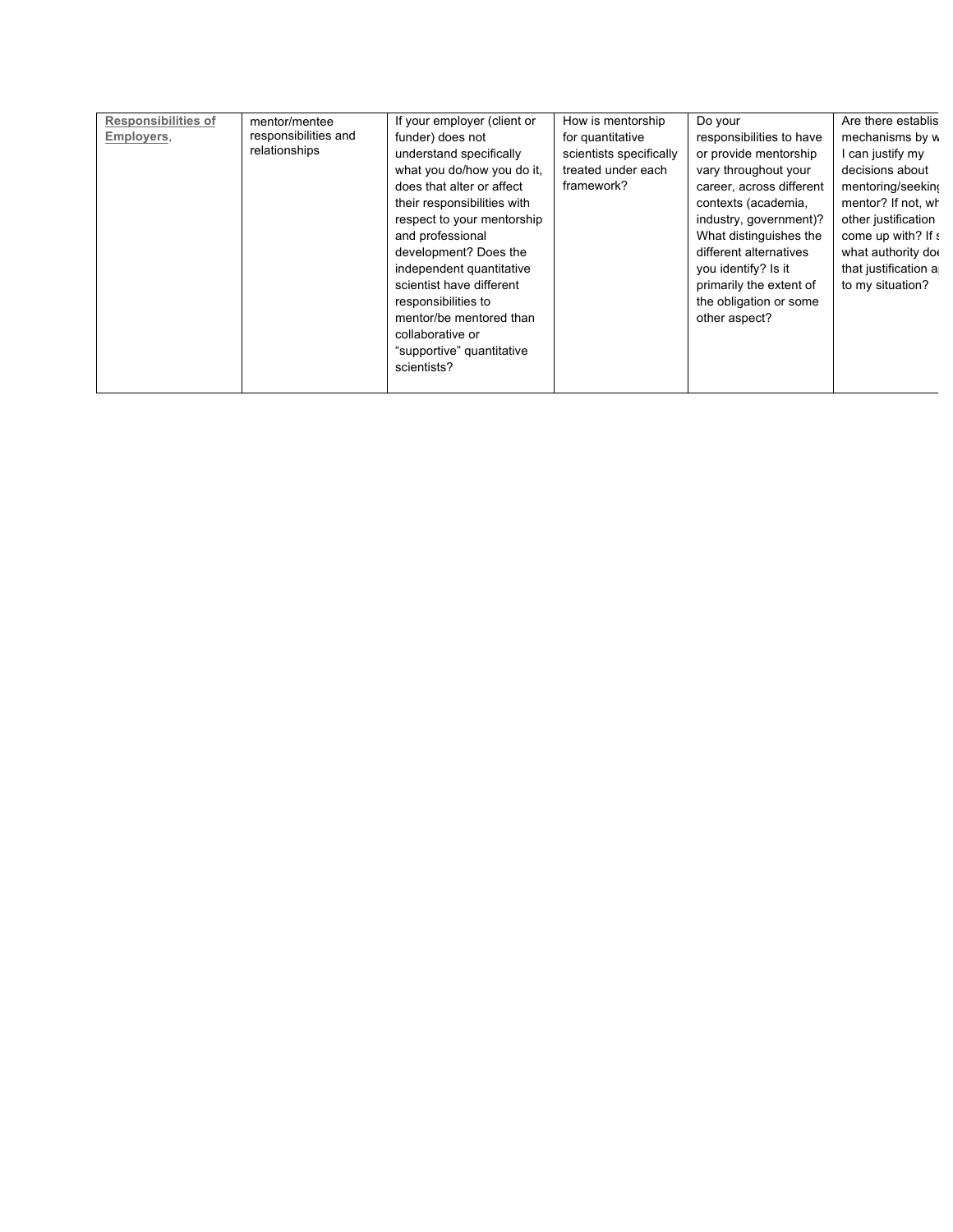# Ethical Guidelines for Statistical Practice

*Prepared by the Committee on Professional Ethics*

Approved by the Board of Directors, August 7, 1999

### Executive Summary

This document contains two parts: **I. Preamble** and **II. Ethical Guidelines**. The Preamble addresses **A. Purpose of the Guidelines**, **B. Statistics and Society**, and **C. Shared Values**. The purpose of the document is to encourage ethical and effective statistical work in morally conducive working environments. It is also intended to assist students in learning to perform statistical work responsibly. Statistics plays a vital role in many aspects of science, the economy, governance, and even entertainment. It is important that all statistical practitioners recognize their potential impact on the broader society and the attendant ethical obligations to perform their work responsibly. Furthermore, practitioners are encouraged to exercise "good professional citizenship" in order to improve the public climate for, understanding of, and respect for the use of statistics throughout its range of applications.

The **Ethical Guidelines** address eight general topic areas and specify important ethical considerations under each topic.

**A. Professionalism** points out the need for competence, judgment, diligence, self-respect, and worthiness of the respect of other people.

**B. Responsibilities** to Funders, Clients, and Employers discusses the practitioner's responsibility for assuring that statistical work is suitable to the needs and resources of those who are paying for it, that funders understand the capabilities and limitations of statistics in addressing their problem, and that the funder's confidential information is protected.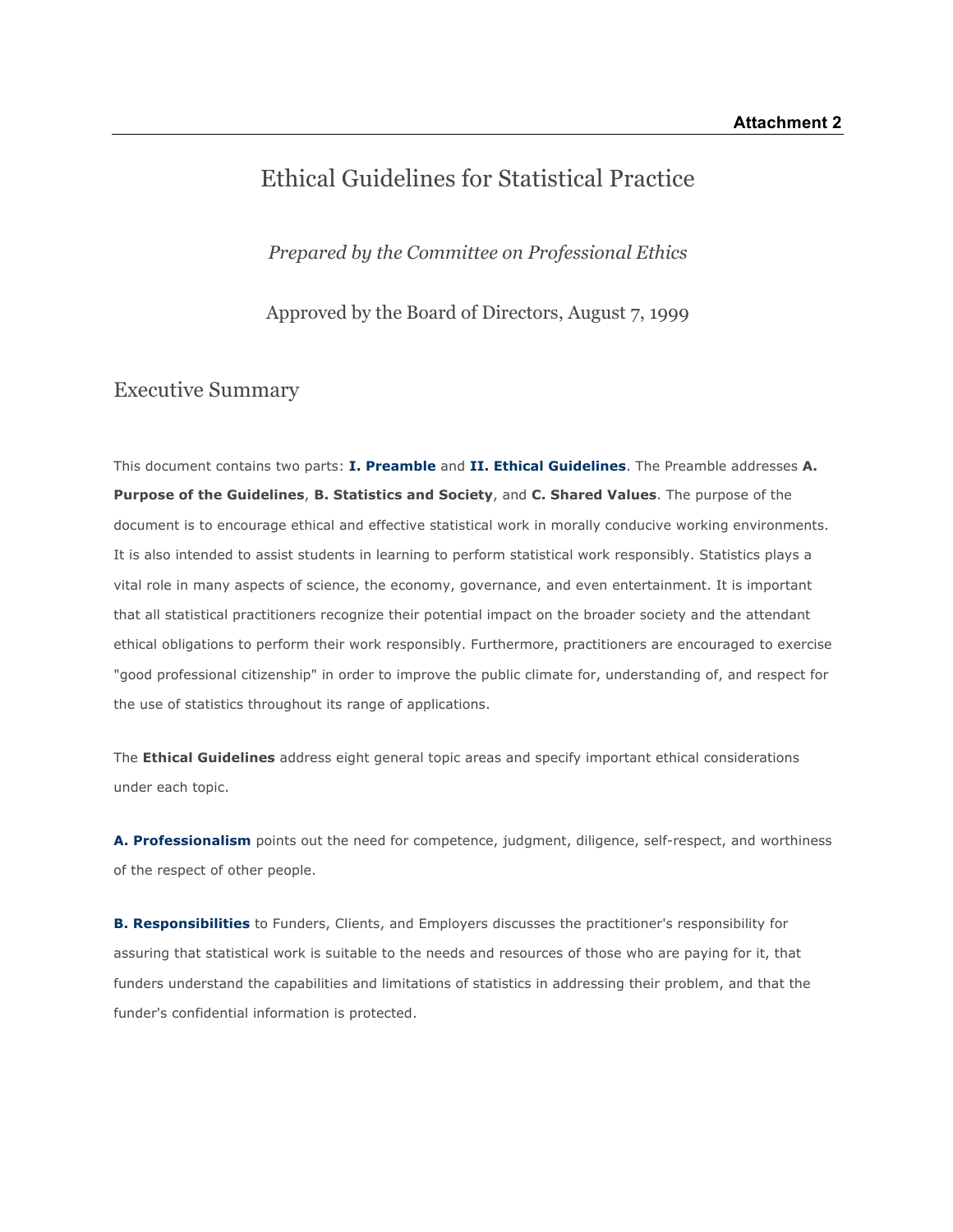**C. Responsibilities in Publications and Testimony** addresses the need to report sufficient information to give readers, including other practitioners, a clear understanding of the intent of the work, how and by whom it was performed, and any limitations on its validity.

**D. Responsibilities to Research Subjects** describes requirements for protecting the interests of human and animal subjects of research-not only during data collection but also in the analysis, interpretation, and publication of the resulting findings.

**E. Responsibilities to Research Team Colleagues** addresses the mutual responsibilities of professionals participating in multidisciplinary research teams.

**F. Responsibilities to Other Statisticians or Statistical Practitioners** notes the interdependence of professionals doing similar work, whether in the same or different organizations. Basically, they must contribute to the strength of their professions overall by sharing nonproprietary data and methods, participating in peer review, and respecting differing professional opinions.

**G. Responsibilities Regarding Allegations of Misconduct** addresses the sometimes painful process of investigating potential ethical violations and treating those involved with both justice and respect.

**H. Responsibilities of Employers**, Including Organizations, Individuals, Attorneys, or Other Clients Employing Statistical Practitioners encourages employers and clients to recognize the highly interdependent nature of statistical ethics and statistical validity. Employers and clients must not pressure practitioners to produce a particular "result," regardless of its statistical validity. They must avoid the potential social harm that can result from the dissemination of false or misleading statistical work.

### I. PREAMBLE

### A. Purpose of the Guidelines

The American Statistical Association's Ethical Guidelines for Statistical Practice are intended to help statistics practitioners make and communicate ethical decisions. Clients, employers, researchers, policymakers, journalists, and the public should be urged to expect statistical practice to be conducted in accordance with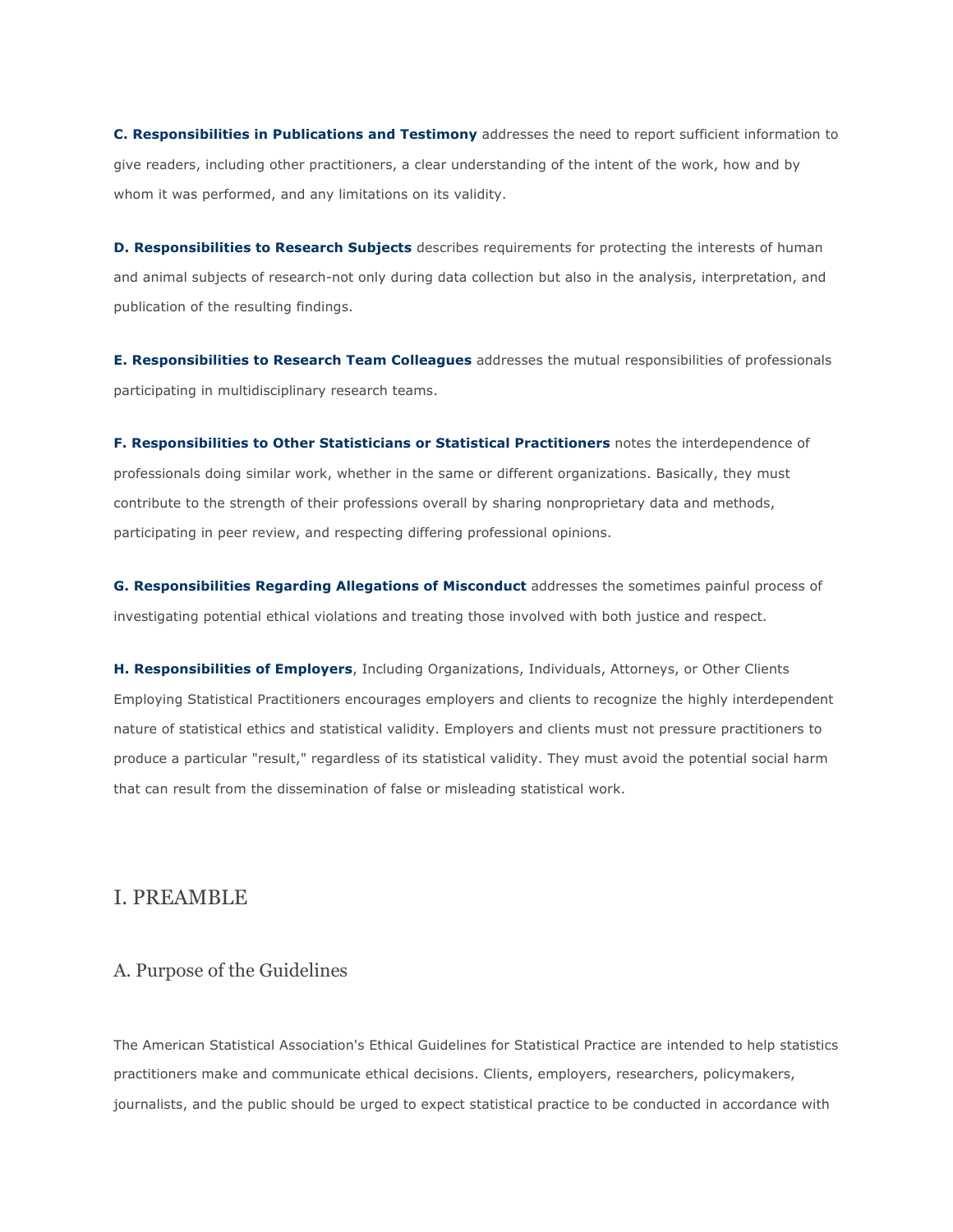these guidelines and to object when it is not. While learning how to apply statistical theory to problems, students should be encouraged to use these guidelines, regardless of whether their target professional specialty will be "statistician." Employers, attorneys, and other clients of statistics practitioners have a responsibility to provide a moral environment that fosters the use of these ethical guidelines.

Application of these or any other ethical guidelines generally requires good judgment and common sense. The guidelines may be partially conflicting in specific cases. The application of these guidelines in any given case can depend on issues of law and shared values; work-group politics; the status and power of the individuals involved; and the extent to which the ethical lapses pose a threat to the public, to one's profession, or to one's organization. The individuals and institutions responsible for making such ethical decisions can receive valuable assistance by discussion and consultation with others, particularly persons with divergent interests with respect to the ethical issues under consideration.

#### B. Statistics and Society

The professional performance of statistical analyses is essential to many aspects of society. The use of statistics in medical diagnoses and biomedical research may affect whether individuals live or die, whether their health is protected or jeopardized, and whether medical science advances or gets sidetracked. Life, death, and health, as well as efficiency, may be at stake in statistical analyses of occupational, environmental, or transportation safety. Early detection and control of new or recurrent infectious diseases depend on sound epidemiological statistics. Mental and social health may be at stake in psychological and sociological applications of statistical analysis.

Effective functioning of the economy depends on the availability of reliable, timely, and properly interpreted economic data. The profitability of individual firms depends in part on their quality control and market research, both of which should rely on statistical methods. Agricultural productivity benefits greatly from statistically sound applications to research and output reporting. Governmental policy decisions regarding public health, criminal justice, social equity, education, the environment, the citing of critical facilities, and other matters depend in part on sound statistics.

Scientific and engineering research in all disciplines requires the careful design and analysis of experiments and observations. To the extent that uncertainty and measurement error are involved-as they are in most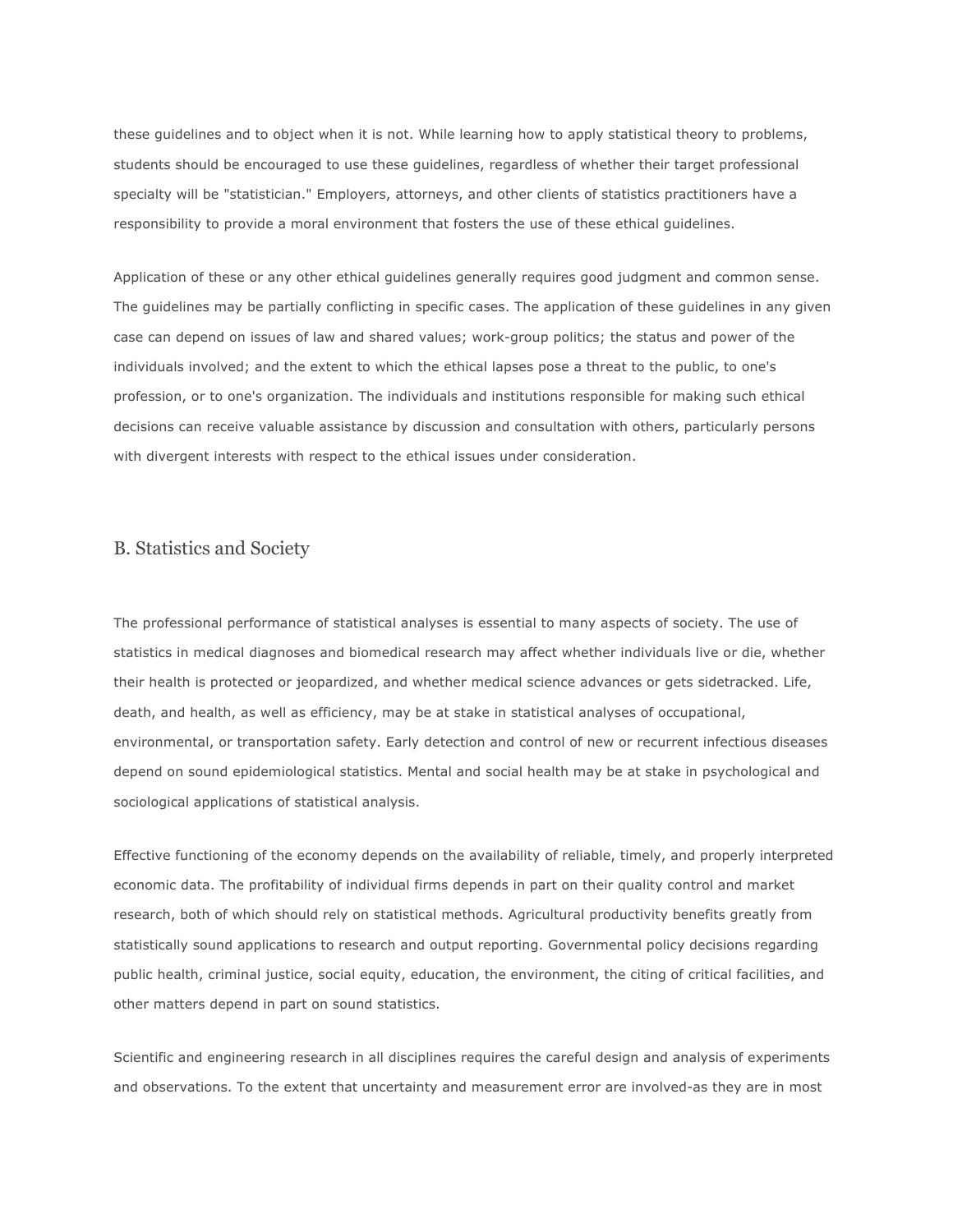research-research design, data quality management, analysis, and interpretation are all crucially dependent on statistical concepts and methods. Even in theory, much of science and engineering involves natural variability. Variability, whether great or small, must be carefully examined for both random error and possible researcher bias or wishful thinking.

Statistical tools and methods, as with many other technologies, can be employed either for social good or evil. The professionalism encouraged by these guidelines is predicated on their use in socially responsible pursuits by morally responsible societies, governments, and employers. Where the end purpose of a statistical application is itself morally reprehensible, statistical professionalism ceases to have ethical worth.

#### C. Shared Values

Because society depends on sound statistical practice, all practitioners of statistics, whatever their training and occupation, have social obligations to perform their work in a professional, competent, and ethical manner. This document is directed to those whose primary occupation is statistics. Still, the principles expressed here should also guide the statistical work of professionals in all other disciplines that use statistical methods. All statistical practitioners are obliged to conduct their professional activities with responsible attention to the following:

- 1. The social value of their work and the consequences of how well or poorly it is performed. This includes respect for the life, liberty, dignity, and property of other people.
- 2. The avoidance of any tendency to slant statistical work toward predetermined outcomes. (It is acceptable to advocate a position; it is not acceptable to misapply statistical methods in doing so.)
- 3. Statistics as a science. (As in any science, understanding evolves. Statisticians have a body of established knowledge, but also many unresolved issues that deserve frank discussion.)
- 4. The maintenance and upgrading of competence in their work.
- 5. Adherence to all applicable laws and regulations, as well as applicable international covenants, while also seeking to change any of those that are ethically inappropriate.
- 6. Preservation of data archives in a manner consistent with responsible protection of the safety and confidentiality of any human being or organization involved.

In addition to ethical obligations, good professional citizenship encourages the following: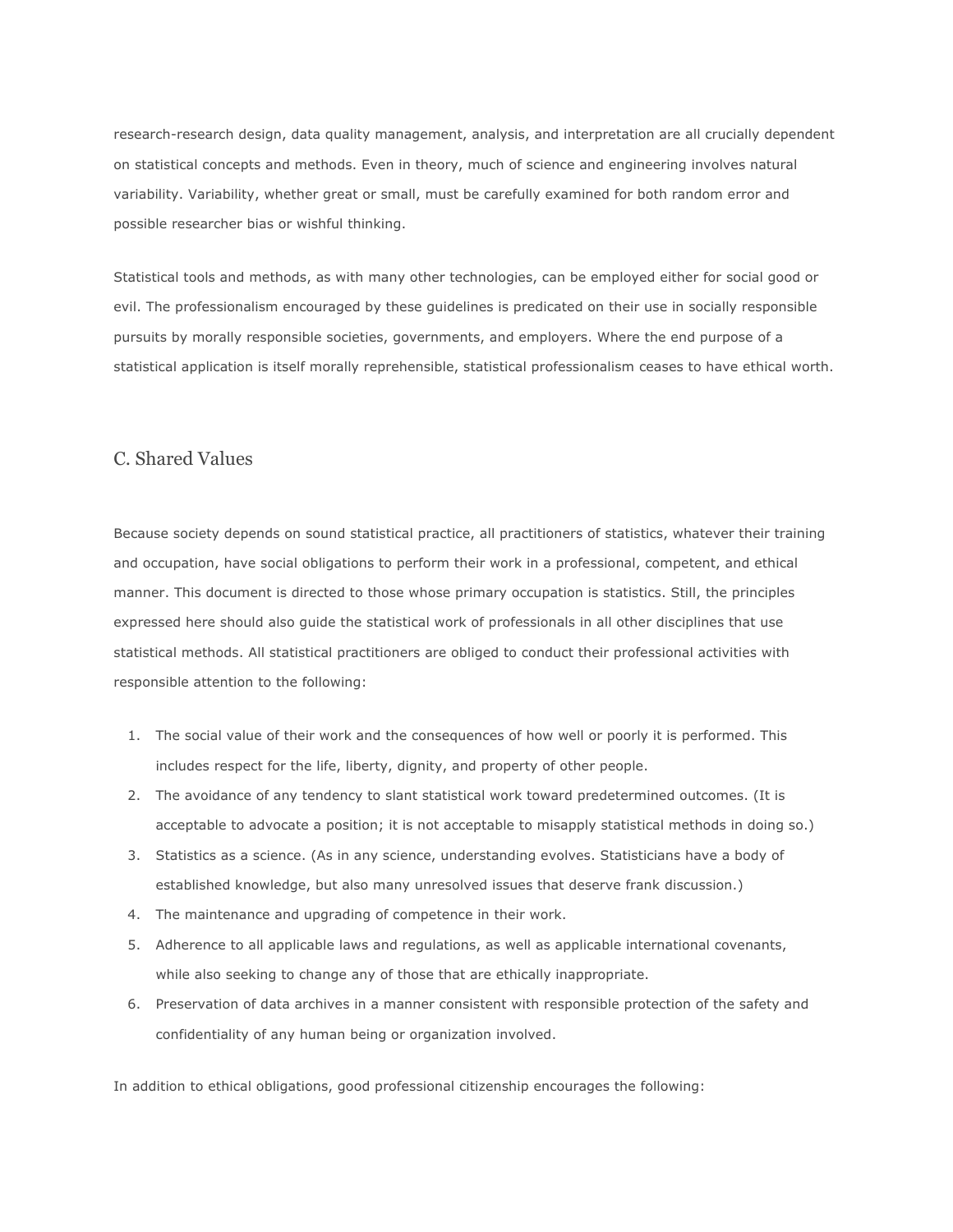- 7. Collegiality and civility with fellow professionals.
- 8. Support for improved public understanding of and respect for statistics.
- 9. Support for sound statistical practice, especially when it is unfairly criticized.
- 10. Exposure of dishonest or incompetent uses of statistics.
- 11. Service to one's profession as a statistical editor, reviewer, or association official and service as an active participant in (formal or informal) ethical review panels.

### II. ETHICAL GUIDELINES

### A. Professionalism

- 1. Strive for relevance in statistical analyses. Typically, each study should be based on a competent understanding of the subject-matter issues, statistical protocols that are clearly defined for the stage (exploratory, intermediate, or final) of analysis before looking at those data that will be decisive for that stage, and technical criteria to justify both the practical relevance of the study and the amount of data to be used.
- 2. Guard against the possibility that a predisposition by investigators or data providers might predetermine the analytic result. Employ data selection or sampling methods and analytic approaches that are designed to ensure valid analyses in either frequentist or Bayesian approaches.
- 3. Remain current in dynamically evolving statistical methodology; yesterday's preferred methods may be barely acceptable today and totally obsolete tomorrow.
- 4. Ensure that adequate statistical and subject-matter expertise is both applied to any planned study. If this criterion is not met initially, it is important to add the missing expertise before completing the study design.
- 5. Use only statistical methodologies suitable to the data and to obtaining valid results. For example, address the multiple potentially confounding factors in observational studies and use due caution in drawing causal inferences.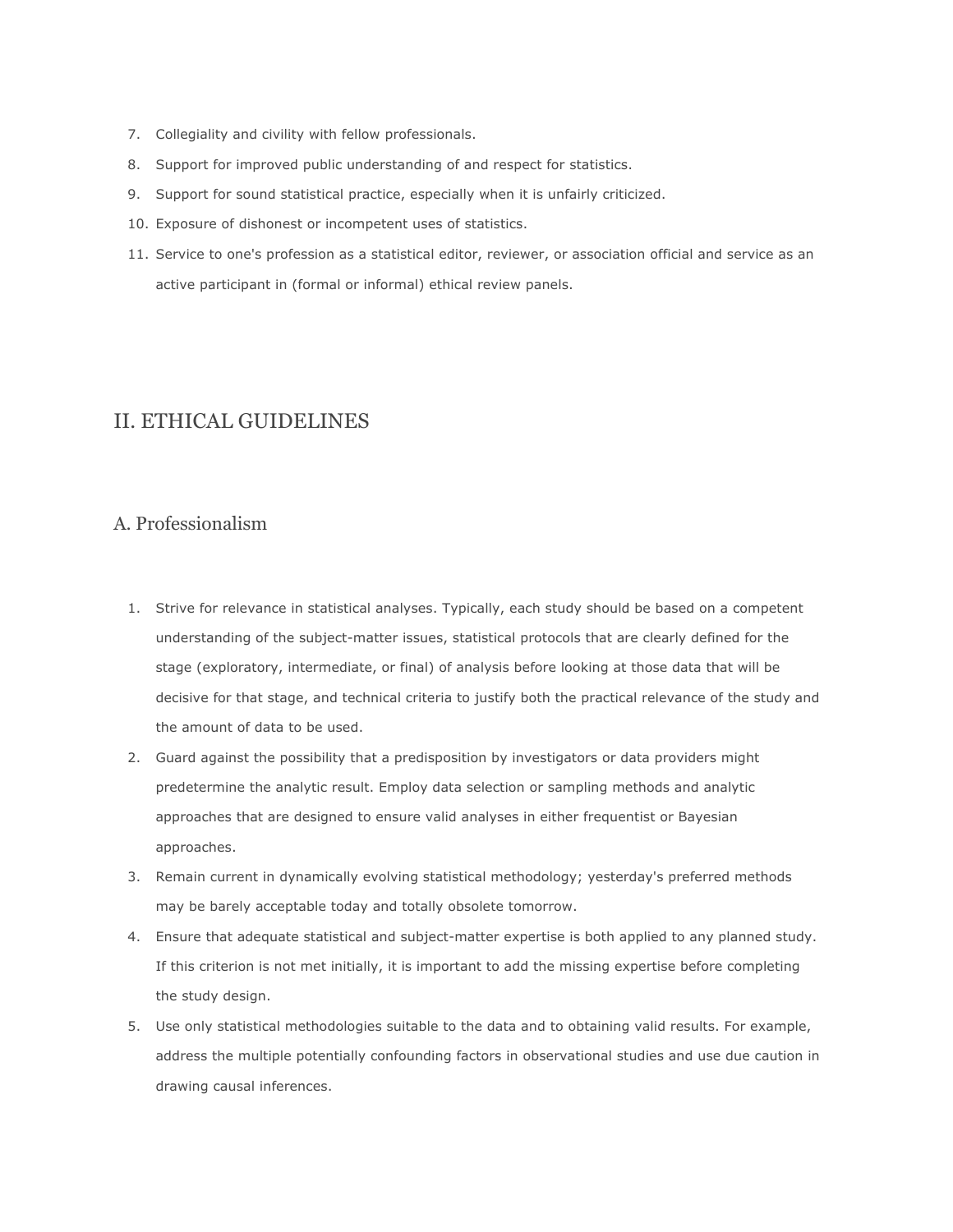- 6. Do not join a research project unless you can expect to achieve valid results and you are confident that your name will not be associated with the project or resulting publications without your explicit consent.
- 7. The fact that a procedure is automated does not ensure its correctness or appropriateness; it is also necessary to understand the theory, data, and methods used in each statistical study. This goal is served best when a competent statistical practitioner is included early in the research design, preferably in the planning stage.
- 8. Recognize that any frequentist statistical test has a random chance of indicating significance when it is not really present. Running multiple tests on the same data set at the same stage of an analysis increases the chance of obtaining at least one invalid result. Selecting the one "significant" result from a multiplicity of parallel tests poses a grave risk of an incorrect conclusion. Failure to disclose the full extent of tests and their results in such a case would be highly misleading.
- 9. Respect and acknowledge the contributions and intellectual property of others.
- 10. Disclose conflicts of interest, financial and otherwise, and resolve them. This may sometimes require divestiture of the conflicting personal interest or withdrawal from the professional activity. Examples where conflict of interest may be problematic include grant reviews, other peer reviews, and tensions between scholarship and personal or family financial interests.
- 11. Provide only such expert testimony as you would be willing to have peer reviewed.

### B. Responsibilities to Funders, Clients, and Employers

- 1. Where appropriate, present a client or employer with choices among valid alternative statistical approaches that may vary in scope, cost, or precision.
- 2. Clearly state your statistical qualifications and experience relevant to your work.
- 3. Clarify the respective roles of different participants in studies to be undertaken.
- 4. Explain any expected adverse consequences of failure to follow through on an agreed-upon sampling or analytic plan.
- 5. Apply statistical sampling and analysis procedures scientifically, without predetermining the outcome.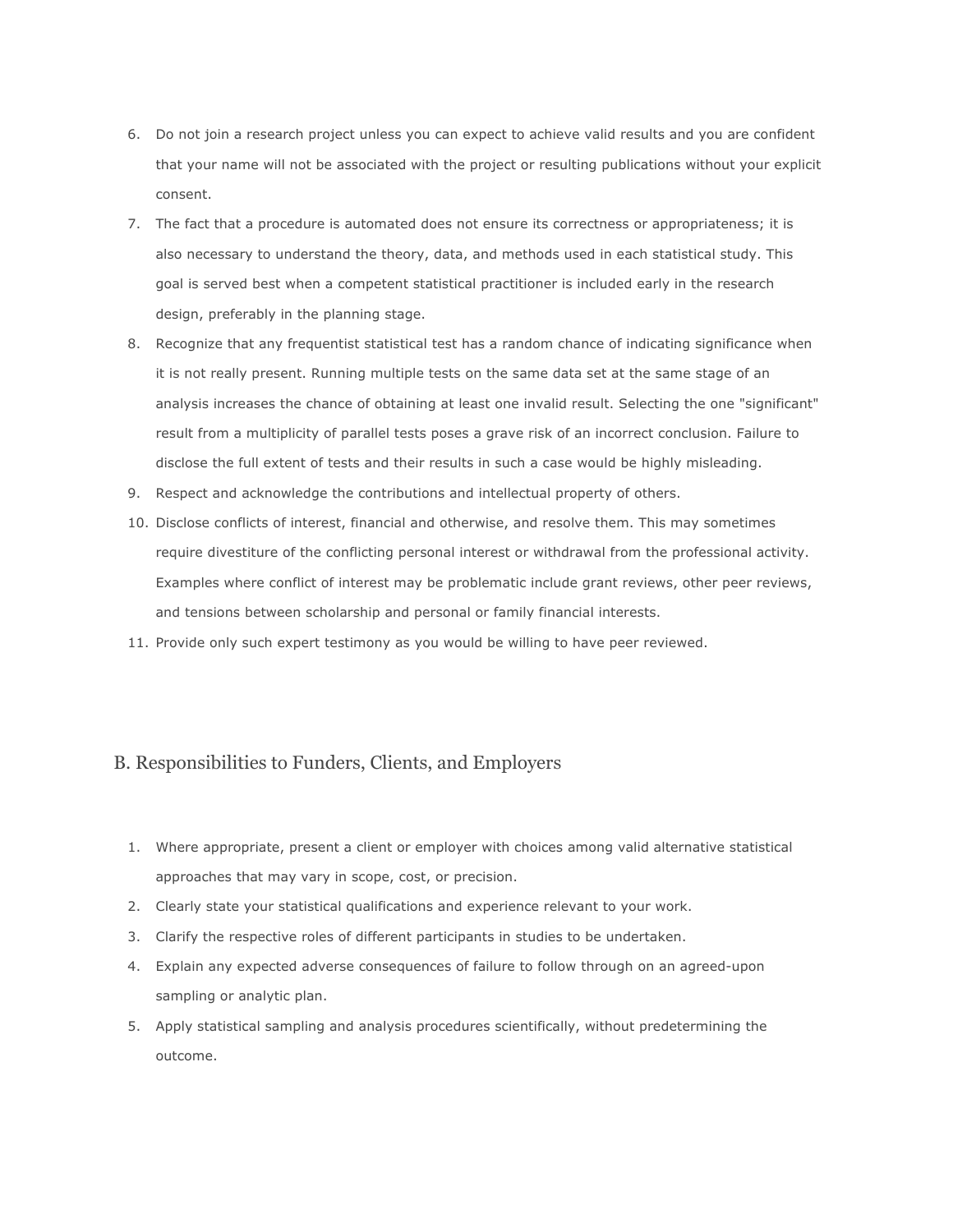- 6. Make new statistical knowledge widely available to provide benefits to society at large and beyond your own scope of applications. Statistical methods may be broadly applicable to many classes of problem or application. (Statistical innovators may well be entitled to monetary or other rewards for their writings, software, or research results.)
- 7. Guard privileged information of the employer, client, or funder.
- 8. Fulfill all commitments.
- 9. Accept full responsibility for your professional performance.

### C. Responsibilities in Publications and Testimony

- 1. Maintain personal responsibility for all work bearing your name; avoid undertaking work or coauthoring publications for which you would not want to acknowledge responsibility. Conversely, accept (or insist upon) appropriate authorship or acknowledgment for professional statistical contributions to research and the resulting publications or testimony.
- 2. Report statistical and substantive assumptions made in the study.
- 3. In publications or testimony, identify who is responsible for the statistical work if it would not otherwise be apparent.
- 4. Make clear the basis for authorship order, if determined on grounds other than intellectual contribution. Preferably, authorship order in statistical publications should be by degree of intellectual contribution to the study and material to be published, to the extent that such ordering can feasibly be determined. When some other rule of authorship order is used in a statistical publication, the rule should be disclosed in a footnote or endnote. (Where authorship order by contribution is assumed by those making decisions about hiring, promotion, or tenure, for example, failure to disclose an alternative rule may improperly damage or advance careers.)
- 5. Account for all data considered in a study and explain the sample(s) actually used.
- 6. Report the sources and assessed adequacy of the data.
- 7. Report the data cleaning and screening procedures used, including any imputation.
- 8. Clearly and fully report the steps taken to guard validity. Address the suitability of the analytic methods and their inherent assumptions relative to the circumstances of the specific study. Identify the computer routines used to implement the analytic methods.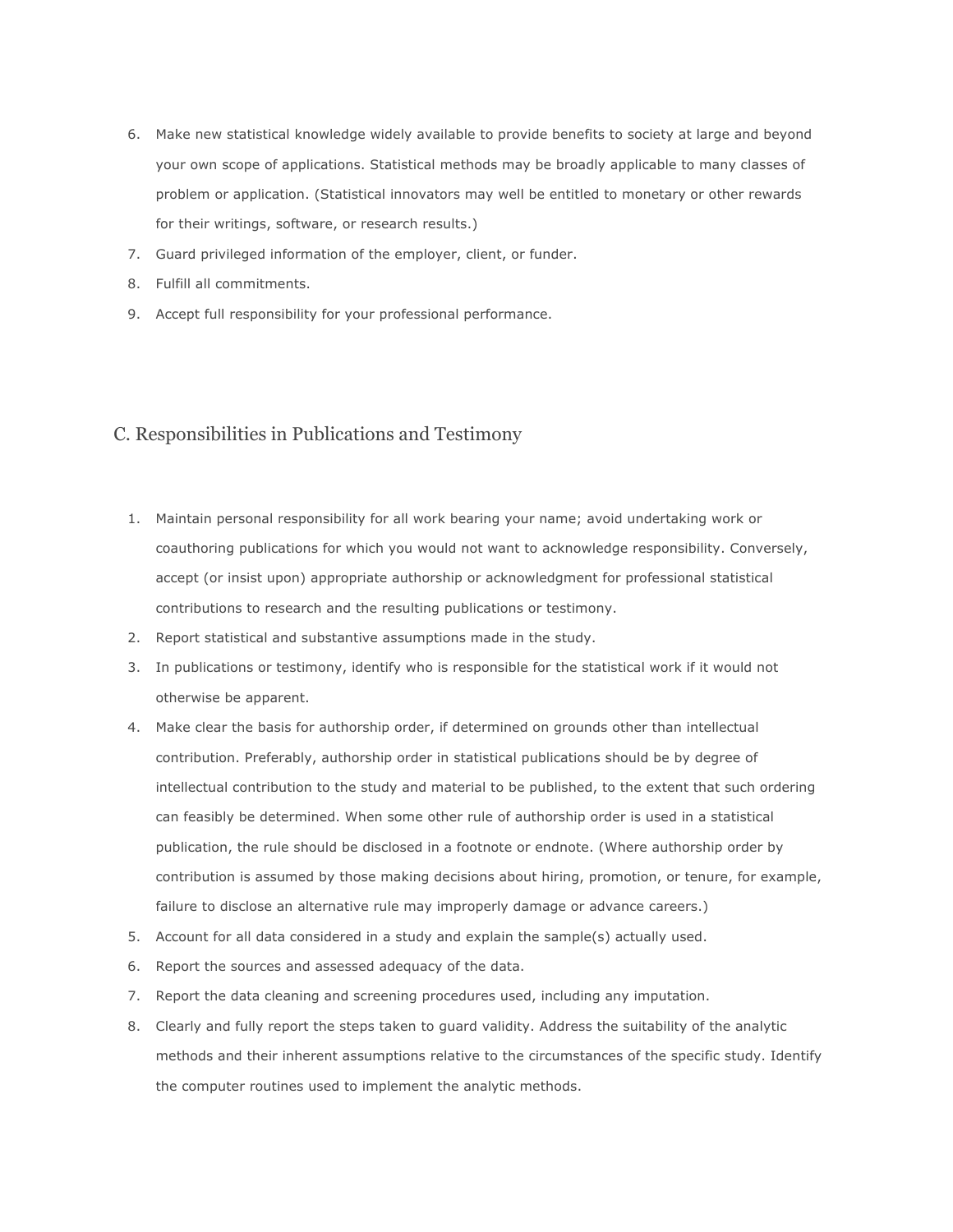- 9. Where appropriate, address potential confounding variables not included in the study.
- 10. In publications or testimony, identify the ultimate financial sponsor of the study, the stated purpose, and the intended use of the study results.
- 11. When reporting analyses of volunteer data or other data not representative of a defined population, include appropriate disclaimers.
- 12. Report the limits of statistical inference of the study and possible sources of error. For example, disclose any significant failure to follow through fully on an agreed sampling or analytic plan and explain any resulting adverse consequences.
- 13. Share data used in published studies to aid peer review and replication, but exercise due caution to protect proprietary and confidential data, including all data that might inappropriately reveal respondent identities.
- 14. As appropriate, promptly and publicly correct any errors discovered after publication.
- 15. Write with consideration of the intended audience. (For the general public, convey the scope, relevance, and conclusions of a study without technical distractions. For the professional literature, strive to answer the questions likely to occur to your peers.)

D. Responsibilities to Research Subjects (including census or survey respondents and persons and organizations supplying data from administrative records, as well as subjects of physically or psychologically invasive research)

- 1. Know about and adhere to appropriate rules for the protection of human subjects, including particularly vulnerable or other special populations that may be subject to special risks or may not be fully able to protect their own interests. Ensure adequate planning to support the practical value of the research, validity of expected results, ability to provide the protection promised, and consideration of all other ethical issues involved.
- 2. Avoid the use of excessive or inadequate numbers of research subjects by making informed recommendations for study size. These recommendations may be based on prospective power analysis, the planned precision of the study endpoint(s), or other methods to ensure appropriate scope to either frequentist or Bayesian approaches. Study scope also should take into consideration the feasibility of obtaining research subjects and the value of the data elements to be collected.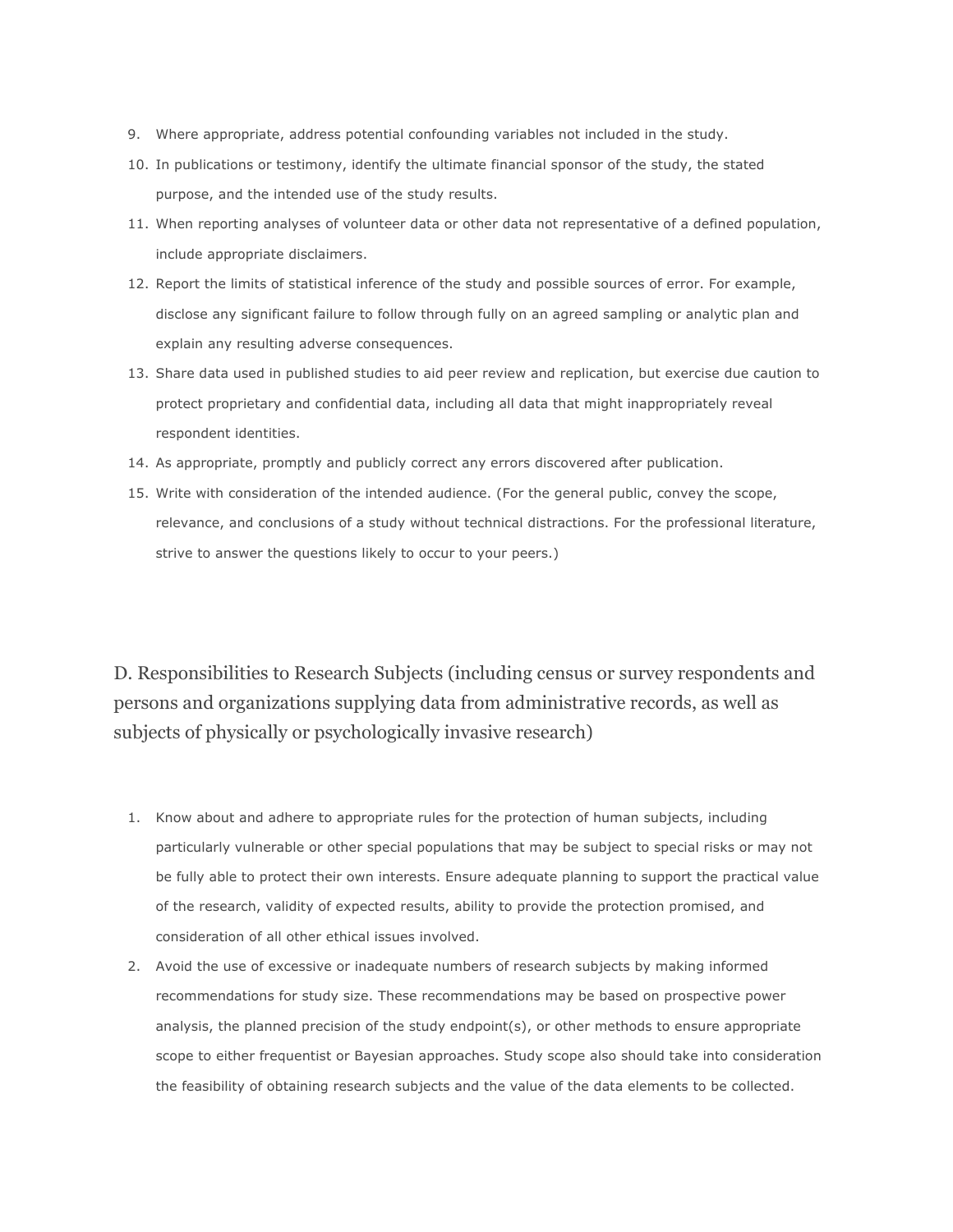- 3. Avoid excessive risk to research subjects and excessive imposition on their time and privacy.
- 4. Protect the privacy and confidentiality of research subjects and data concerning them, whether obtained directly from the subjects, other persons, or administrative records. Anticipate secondary and indirect uses of the data when obtaining approvals from research subjects; obtain approvals appropriate for peer review and independent replication of analyses.
- 5. Be aware of legal limitations on privacy and confidentiality assurances. Do not, for example, imply protection of privacy and confidentiality from legal processes of discovery unless explicitly authorized to do so.
- 6. Before participating in a study involving human beings or organizations, analyzing data from such a study, or accepting resulting manuscripts for review, consider whether appropriate research subject approvals were obtained. (This safeguard will lower your risk of learning only after the fact that you have collaborated on an unethical study.) Consider also what assurances of privacy and confidentiality were given and abide by those assurances.
- 7. Avoid or minimize the use of deception. Where it is necessary and provides significant knowledgeas in some psychological, sociological, and other research-ensure prior independent ethical review of the protocol and continued monitoring of the research.
- 8. Where full disclosure of study parameters to subjects or other investigators is not advisable, as in some randomized clinical trials, generally inform them of the nature of the information withheld and the reason for withholding it. As with deception, ensure independent ethical review of the protocol and continued monitoring of the research.
- 9. Know about and adhere to appropriate animal welfare guidelines in research involving animals. Ensure that a competent understanding of the subject matter is combined with credible statistical validity.

### E. Responsibilities to Research Team Colleagues

- 1. Inform colleagues from other disciplines about relevant aspects of statistical ethics.
- 2. Promote effective and efficient use of statistics by the research team.
- 3. Respect the ethical obligations of members of other disciplines, as well as your own.
- 4. Ensure professional reporting of the statistical design and analysis.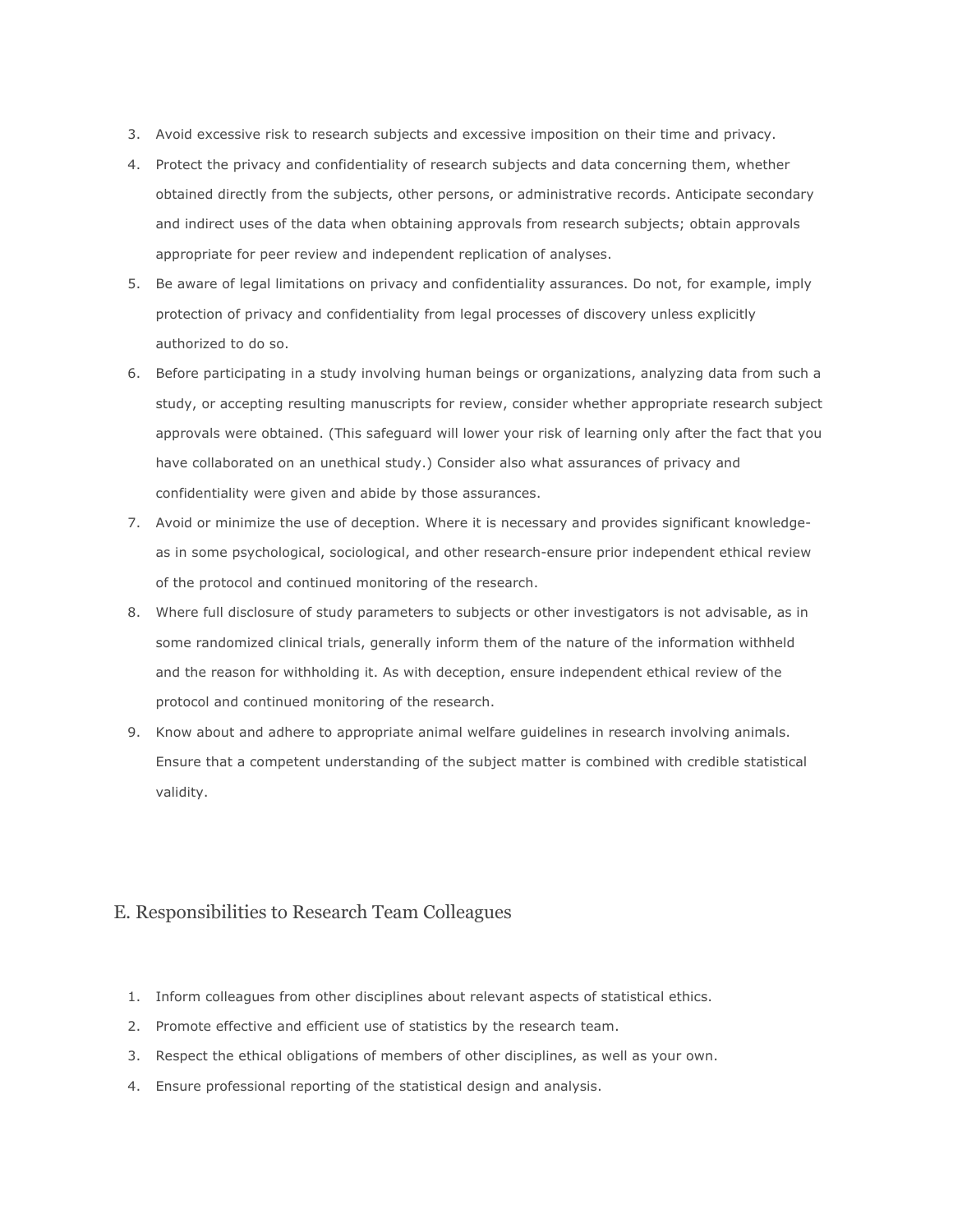5. Avoid compromising statistical validity for expediency, but use reasonable approximations as appropriate.

### F. Responsibilities to Other Statisticians or Statistics Practitioners

- 1. Promote sharing of (nonproprietary) data and methods. As appropriate, make suitably documented data available for replicate analyses, metadata studies, and other suitable research by qualified investigators.
- 2. Be willing to help strengthen the work of others through appropriate peer review. When doing so, complete the review promptly and well.
- 3. Assess methods, not individuals.
- 4. Respect differences of opinion.
- 5. Instill in students an appreciation for the practical value of the concepts and methods they are learning.
- 6. Use professional qualifications and the contributions of the individual as an important basis for decisions regarding statistical practitioners' hiring, firing, promotion, work assignments, publications and presentations, candidacy for offices and awards, funding or approval of research, and other professional matters. Avoid as best you can harassment of or discrimination against statistical practitioners (or anyone else) on professionally irrelevant bases such as race, color, ethnicity, sex, sexual orientation, national origin, age, religion, nationality, or disability.

### G. Responsibilities Regarding Allegations of Misconduct

- 1. Avoid condoning or appearing to condone careless, incompetent, or unethical practices in statistical studies conducted in your working environment or elsewhere.
- 2. Deplore all types of professional misconduct, not just plagiarism and data fabrication or falsification. Misconduct more broadly includes all professional dishonesty, by commission or omission, and, within the realm of professional activities and expression, all harmful disrespect for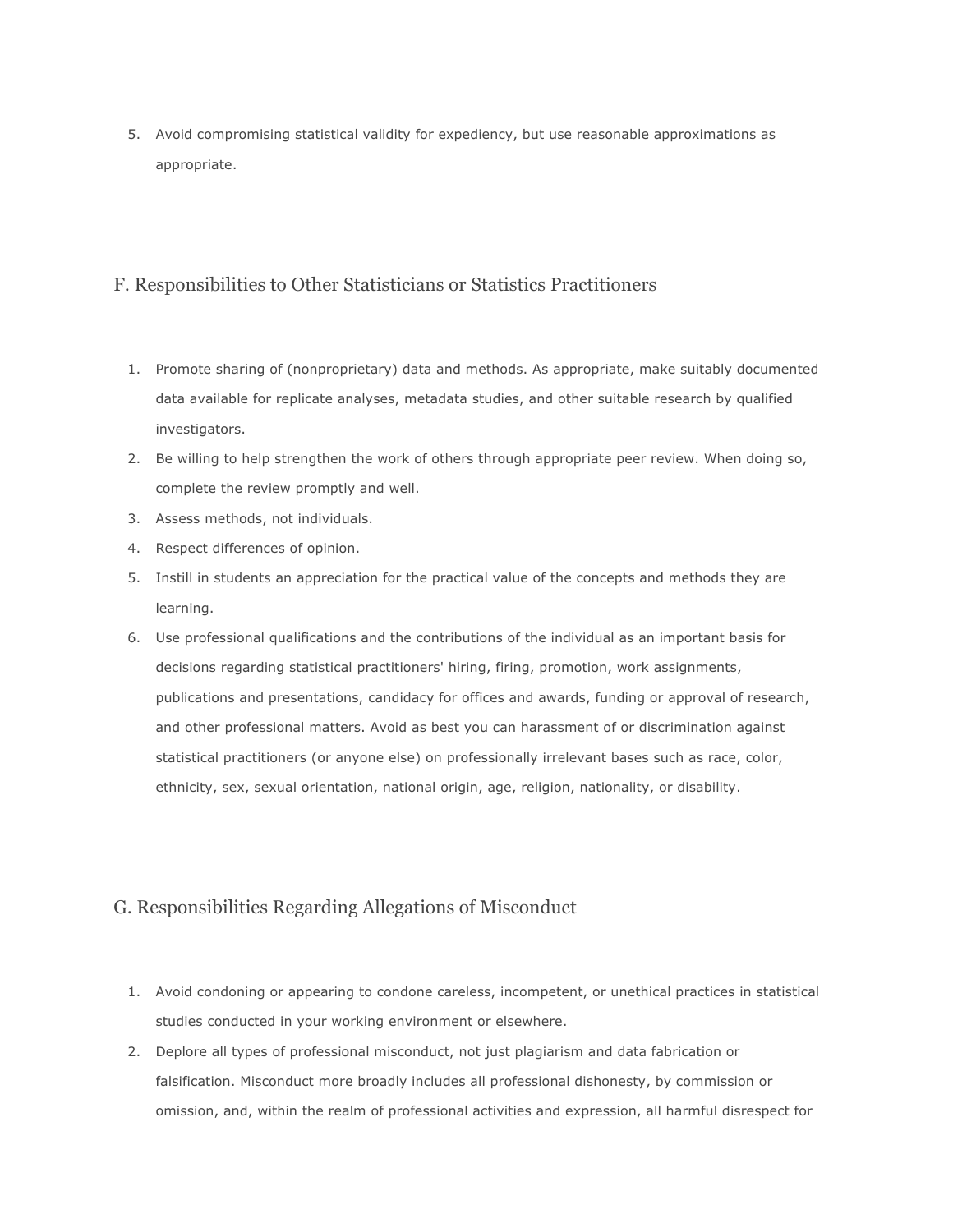people, unauthorized use of their intellectual and physical property, and unjustified detraction from their reputations.

- 3. Recognize that differences of opinion and honest error do not constitute misconduct; they warrant discussion, but not accusation. Questionable scientific practices may or may not constitute misconduct, depending on their nature and the definition of misconduct used.
- 4. If involved in a misconduct investigation, know and follow prescribed procedures. Maintain confidentiality during an investigation, but disclose the results honestly after the investigation has been completed.
- 5. Following a misconduct investigation, support the appropriate efforts of the accused, the witnesses, and those reporting the possible scientific error or misconduct to resume their careers in as normal a manner as possible.
- 6. Do not condone retaliation against or damage to the employability of those who responsibly call attention to possible scientific error or misconduct.

# H. Responsibilities of Employers, Including Organizations, Individuals, Attorneys, or Other Clients Employing Statistical Practitioners

- 1. Recognize that the results of valid statistical studies cannot be guaranteed to conform to the expectations or desires of those commissioning the study or the statistical practitioner(s). Any measures taken to ensure a particular outcome will lessen the validity of the analysis.
- 2. Valid findings result from competent work in a moral environment. Pressure on a statistical practitioner to deviate from these guidelines is likely to damage both the validity of study results and the professional credibility of the practitioner.
- 3. Make new statistical knowledge widely available in order to benefit society at large. (Those who have funded the development of statistical innovations are entitled to monetary and other rewards for their resulting products, software, or research results.)
- 4. Support sound statistical analysis and expose incompetent or corrupt statistical practice. In cases of conflict, statistical practitioners and those employing them are encouraged to resolve issues of ethical practice privately. If private resolution is not possible, recognize that statistical practitioners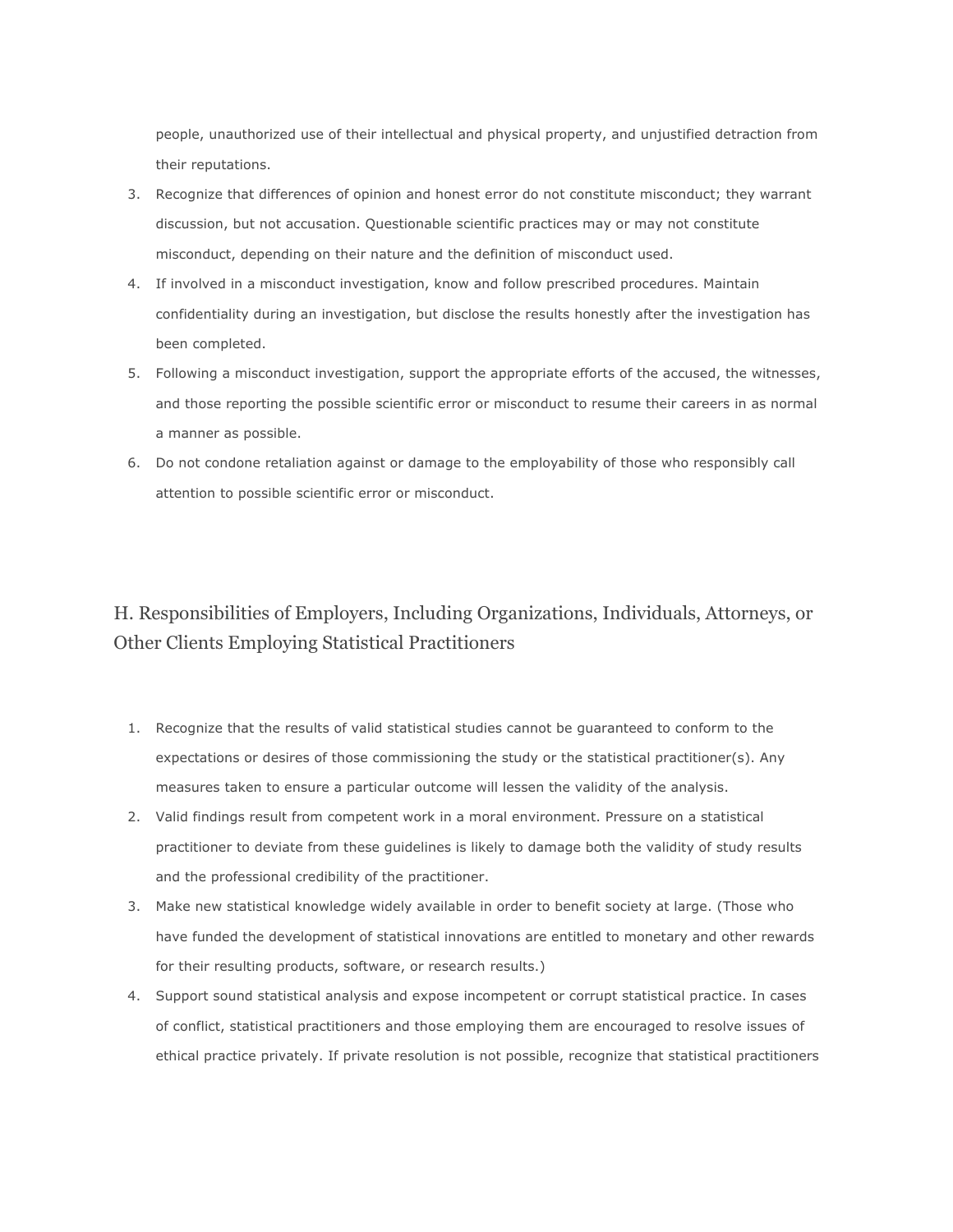have an ethical obligation to expose incompetent or corrupt practice before it can cause harm to research subjects or society at large.

- 5. Recognize that within organizations and within professions using statistical methods generally, statistics practitioners with greater prestige, power, or status have a responsibility to protect the professional freedom and responsibility of more subordinate statistical practitioners who comply with these guidelines.
- 6. 6. Do not include statistical practitioners in authorship or acknowledge their contributions to projects or publications without their explicit permission.

### Key References:

1. U.S. federal regulations regarding human subjects protection are contained in *Title 45* of the Code of Federal Regulations, Chapter 46 (45 CFR 46).

4. *The Belmont Report: Ethical Principles and Guidelines for the Protection of Human Subjects of Research* is available through the Office of Human Research Protections.

5. Title 13, U.S. Code, Chapter 5 - Censuses, Subchapter II - Population, housing, and unemployment, Sec. 141 restricts uses of U.S. population census information. Similar restrictions may apply in other countries.

6. The International Statistical Institute's 1985 *Declaration on Professional Ethics*

7. The United Nations Statistical Commission's 1994 *Fundamental Principles of Official Statistics*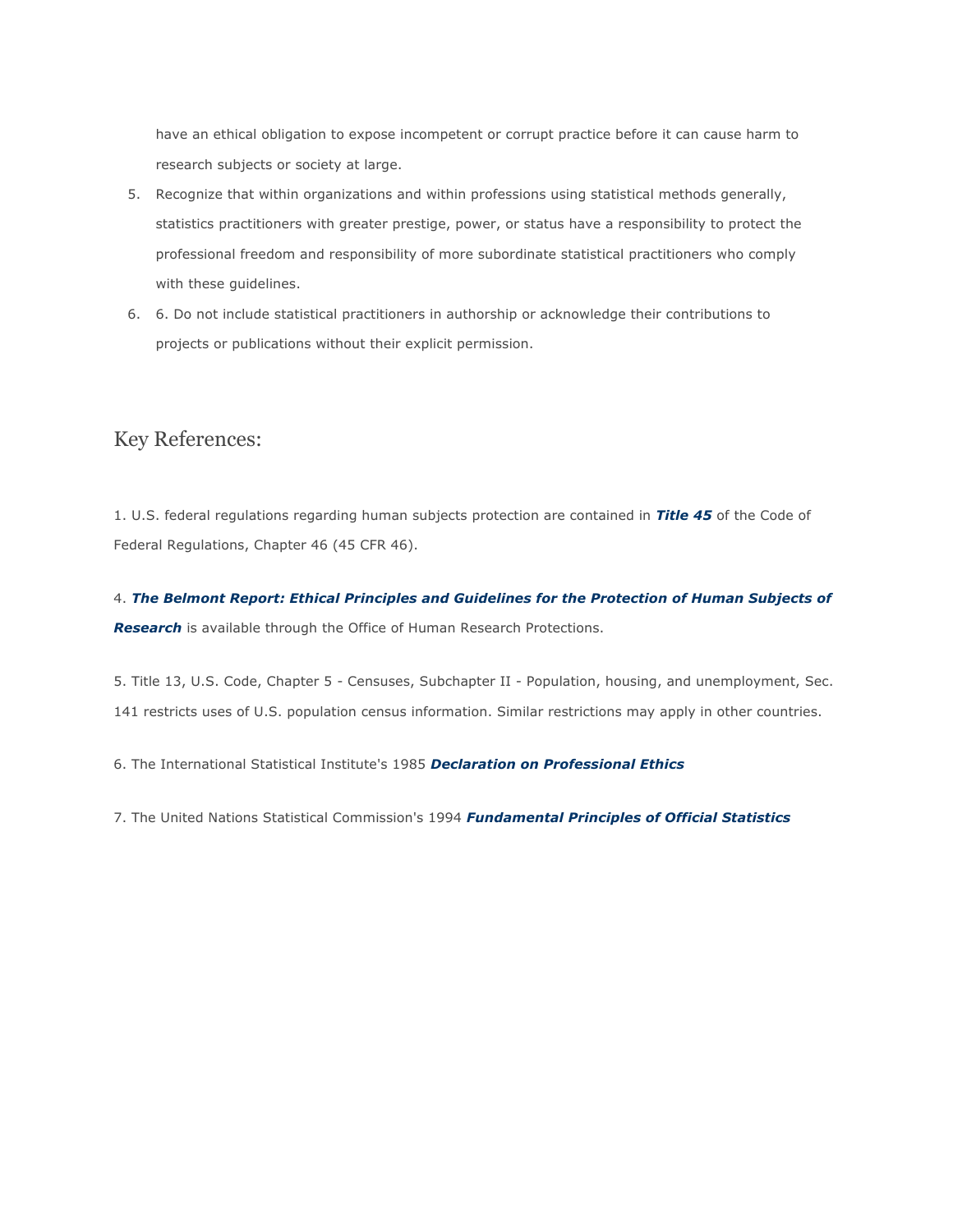### **DECLARATION ON PROFESSIONAL ETHICS**

ADOPTED BY THE ISI COUNCIL 22 & 23 July 2010 Reykjavik, Iceland International Statistical Institute - Permanent Office P.O. Box 24070 2490 AB The Hague The Netherlands PREAMBLE, VALUES, PRINCIPLES AND BACKGROUND Download Back to the ISI Declaration on Professional Ethics Main Page

#### Preamble

The ISI's Declaration on Professional Ethics consists of a statement of Shared Professional Values and a set of Ethical Principles that derive from these values.

For the purposes of this document, the definition of who is a statistician goes well beyond those with formal degrees in the field, to include a wide array of creators and users of statistical data and tools. Statisticians work within a variety of economic, cultural, legal and political settings, each of which influences the emphasis and focus of statistical inquiry. They also work within one of several different branches of their discipline, each involving its own techniques and procedures and, possibly, its own ethical approach.

Statisticians work in diverse fields such as economics, psychology, sociology, medicine, whose practitioners have ethical conventions that may influence their conduct. Even within the same setting and branch of statistics, individuals may face various situations and constraints in which ethical questions arise.

The aim of this declaration is to enable the statistician's individual ethical judgments and decisions to be informed by shared values and experience, rather than by rigid rules imposed by the profession. The declaration seeks to document widely held principles of the statistics profession and to identify the factors that obstruct their implementation. It recognizes that, the operation of one principle may impede the operation of another, that statisticians – in common with other occupational groups – have competing obligations not all of which can be fulfilled simultaneously. Thus, statisticians will sometimes have to make choices between principles. The declaration does not attempt to resolve these choices or to establish priorities among the principles. Instead it offers a framework within which the conscientious statistician should be able to work comfortably. It is urged that departures from the framework of principles be the result of deliberation rather than of ignorance.

The declaration's first intention is to be informative and descriptive rather than authoritarian or prescriptive. Second, it is designed to be applicable as far as possible to the wide and changing areas of statistical methodology and application. For this reason, its provisions are drawn quite broadly. Third, although the principles are framed so as to have wider application to decisions than to the issues it specifically mentions, the declaration is by no means exhaustive. It is designed in the knowledge that it will require periodic updating and amendment, reflecting on the one hand developments in the generation of information and technical tools utilized by statisticians and, on the other hand, in the uses (and, consequently, misuses) of statistical outputs. Fourth, the values, principles, and the commentaries which follow acknowledge with the general written or unwritten rules or norms, such as compliance with the law or the need for probity. However, the declaration restricts itself insofar as possible to matters of specific concern to statistical inquiry.

Although not explicitly stated, the Principles inherently reflect the obligations and responsibilities of – as well as the resulting conflicts faced by – statisticians to forces and pressures outside of their own performance, namely to and from: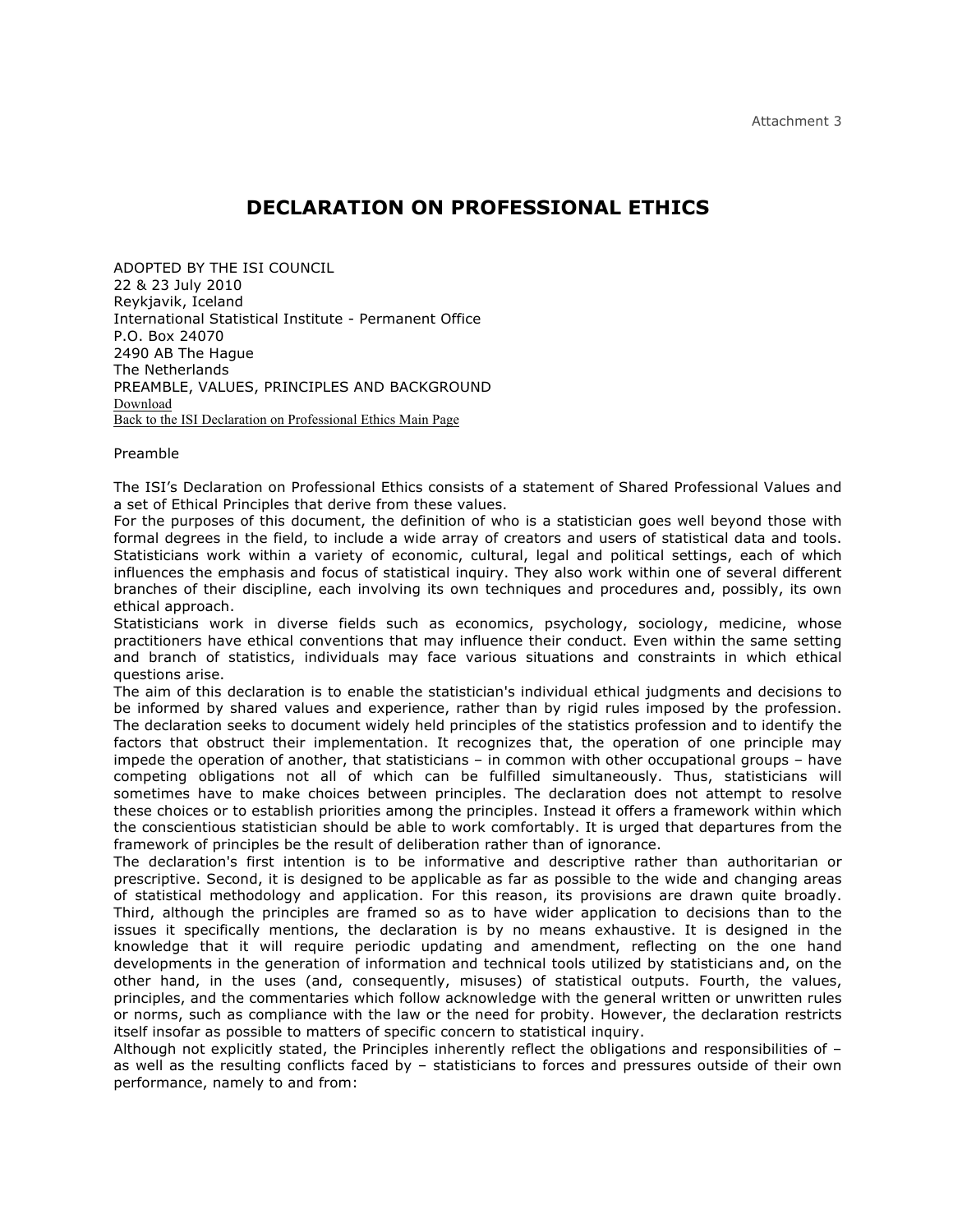- Society
- Employers, Clients, and Funders
- Colleagues
- **Subjects**

In carrying out his/her responsibilities, each statistician must be sensitive to the need to ensure that his/her actions are, first, consistent with the best interests of each group and, second, do not favor any group at the expense of any other, or conflict with any of the Principles.

The Principles are followed by short commentaries on the conflicts and difficulties inherent in their application. A link is provided for each ethical principle for those who wish to pursue the issues. Similarly, a limited annotated bibliography is provided after the commentaries for those who wish to pursue the issues or consult more detailed texts.

Shared Professional Values

Our shared professional values are respect, professionalism, truthfulness and integrity.

#### 1. **Respect**

We respect the privacy of others and the promises of confidentiality given to them.

We respect the communities where data is collected and guard against harm coming to them by misuse of the results.

We should not suppress or improperly detract from the work of others.

#### 2. **Professionalism**

The value Professionalism implies Responsibility, Competence and Expert Knowledge, and Informed Judgment.

We work to understand our users' needs.

We use our statistical knowledge, data, and analyses for the Common Good to serve the society.

We strive to collect and analyze data of the highest quality possible.

We are responsible for the fitness of data and of methods for the purpose at hand.

We discuss issues objectively and strive to contribute to the resolution of problems.

We obey the law and work to change laws we believe impede good statistical practice.

We are continuously learning both about our own field as well as those to which we apply our methods.

We develop new methods as appropriate.

We do not take assignments in which we have a clear conflict of interest.

We act responsibly with our employers.

#### 3. **Truthfulness and Integrity**

By Truthfulness and Integrity, we mean Independence, Objectivity and Transparency.

We produce statistical results using our science and are not influenced by pressure from politicians or funders.

We are transparent about the statistical methodologies used and make these methodologies public. We strive to produce results that reflect the observed phenomena in an impartial manner.

We present data and analyses honestly and openly.

We are accountable for our actions.

We have respect for intellectual property.

As scientists, we pursue promising new ideas and discard those demonstrated to be invalid. We work towards the logical coherence and empirical adequacy of our data and conclusions. We value well-established objective criteria of assessment.

Ethical Principles

#### 1. **Pursuing Objectivity**

Statisticians should pursue objectivity without fear or favor, only selecting and using methods designed to produce the most accurate results. They should present all findings openly, completely, and in a transparent manner regardless of the outcomes. Statisticians should be particularly sensitive to the need to present findings when they challenge a preferred outcome. The statistician should guard against predictable misinterpretation or misuse. If such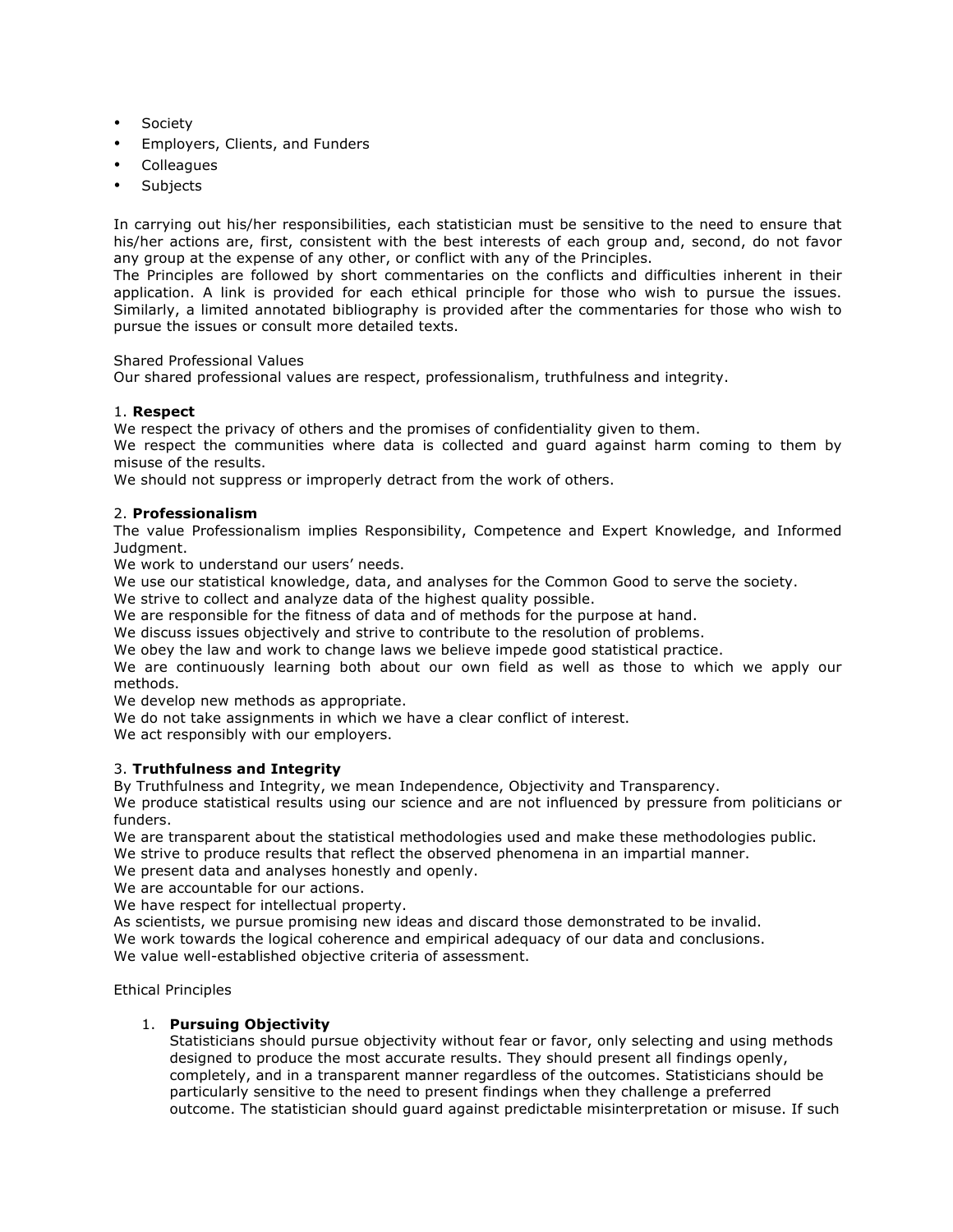misinterpretation or misuse occurs, steps should be taken to inform potential users. Findings should be communicated for the benefit of the widest possible community, yet attempt to ensure no harm to any population group.

#### 2. **Clarifying Obligations and Roles**

The respective obligations of employer, client, or funder and statistician in regard to their roles and responsibility that might raise ethical issues should be spelled out and fully understood. In providing advice or guidance, statisticians should take care to stay within their area of competence, and seek advice, as appropriate, from others with the relevant expertise.

#### 3. **Assessing Alternatives Impartially**

Available methods and procedures should be considered and an impartial assessment provided to the employer, client, or funder of the respective merits and limitations of alternatives, along with the proposed method.

#### 4. **Conflicting Interests**

Statisticians avoid assignments where they have a financial or personal conflict of interest in the outcome of the work. The likely consequences of collecting and disseminating various types of data and the results of their analysis should be considered and explored.

#### 5. **Avoiding Preempted Outcomes**

Any attempt to establish a predetermined outcome from a proposed statistical inquiry should be rejected, as should contractual conditions contingent upon such a requirement.

#### 6. **Guarding Privileged Information**

Privileged information is to be kept confidential. This prohibition is not to be extended to statistical methods and procedures utilized to conduct the inquiry or produce published data.

#### 7. **Exhibiting Professional Competence**

Statisticians shall seek to upgrade their professional knowledge and skills, and shall maintain awareness of technological developments, procedures, and standards which are relevant to their field, and shall encourage others to do the same.

#### 8. **Maintaining Confidence in Statistics**

In order to promote and preserve the confidence of the public, statisticians should ensure that they accurately and correctly describe their results, including the explanatory power of their data. It is incumbent upon statisticians to alert potential users of the results to the limits of their reliability and applicability.

#### 9. **Exposing and Reviewing Methods and Findings**

Adequate information should be provided to the public to permit the methods, procedures, techniques, and findings to be assessed independently.

#### 10. **Communicating Ethical Principles**

In collaborating with colleagues and others in the same or other disciplines, it is necessary and important to ensure that the ethical principles of all participants are clear, understood, respected, and reflected in the undertaking.

#### 11. **Bearing Responsibility for the Integrity of the Discipline**

Statisticians are subject to the general moral rules of scientific and scholarly conduct: they should not deceive or knowingly misrepresent or attempt to prevent reporting of misconduct or obstruct the scientific/scholarly research of others.

#### 12. **Protecting the Interests of Subjects**

Statisticians are obligated to protect subjects, individually and collectively, insofar as possible, against potentially harmful effects of participating. This responsibility is not absolved by consent or by the legal requirement to participate. The intrusive potential of some forms of statistical inquiry requires that they be undertaken only with great care, full justification of need, and notification of those involved. These inquiries should be based, as far as practicable,